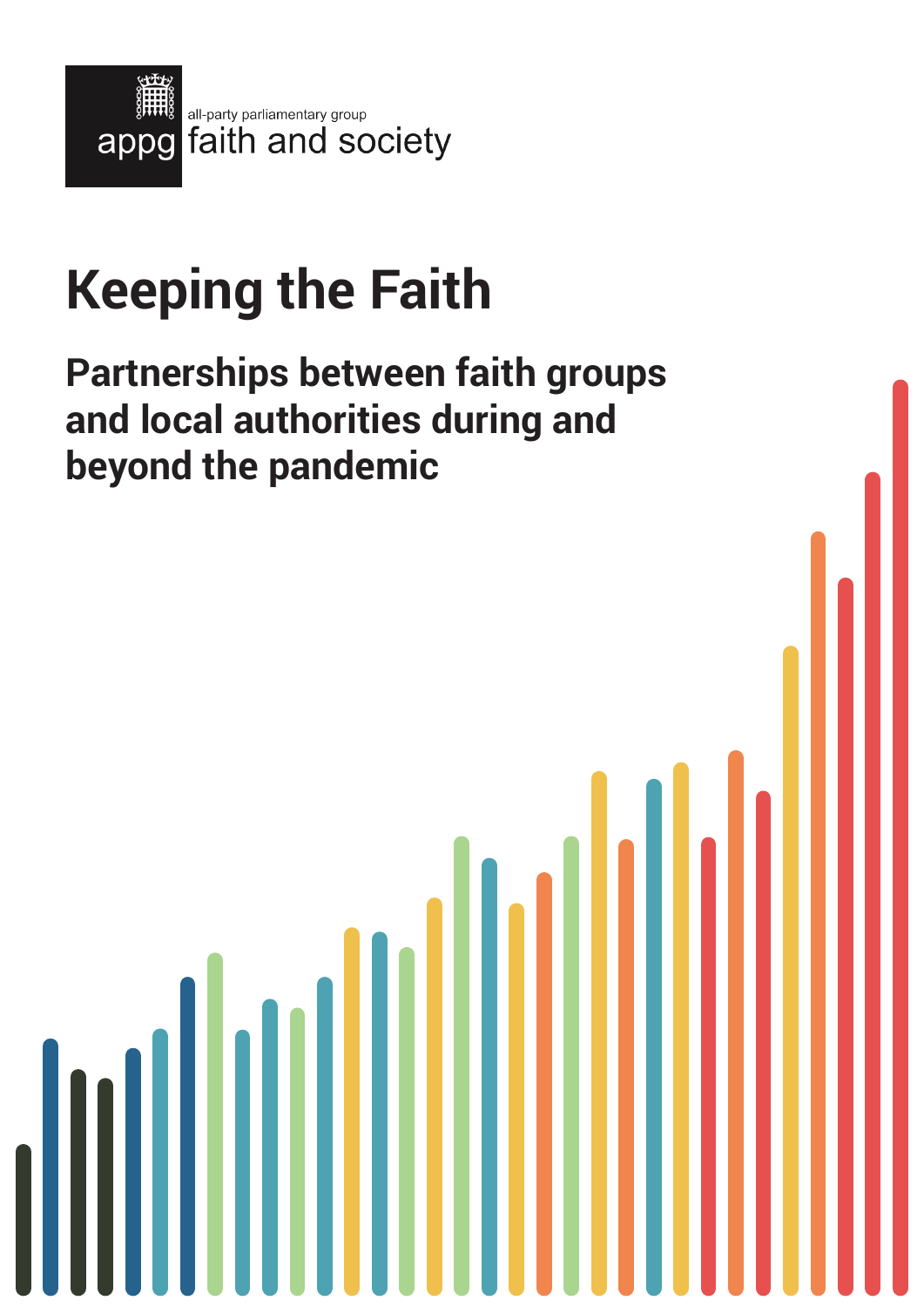## **Foreword Executive summary**

Collaboration between local authorities and faith groups has dramatically increased in the pandemic. The imperative of providing support to vulnerable families has overcome decades of wariness.

Of local authorities responding to the survey on which this report is based, undertaken by Goldsmiths, University of London, over the summer of 2020, 59% had been working with church-based food banks. 24% had been working with mosque-based food banks, 11% with food banks based in Sikh Gurdwaras and 10% with food banks based in Hindu temples. Larger proportions still had been working with faith groups to collect food or financial donations, to cook and deliver meals, recruit volunteers for council programmes and share information to members. For example, 23% of councils said they had worked with Jewish groups, and 18% had worked with Buddhist groups, to share information with members.

Equally striking as these numbers is the very positive feedback gathered from both councils and faith groups of their experience of this collaboration. One council lead told the researcher: *'My personal admiration for faith groups has gone through the roof, just in terms of their commitment there. We as a local authority didn't know what we were getting into. And they have got involved with smiles on their faces and they've done it professionally.'* Most of those responding expected collaboration to be maintained or developed further in the future.

The All-Party Parliamentary Group for Faith and Society was established in 2012 to promote the engagement of faith groups and faith-based organisations in

supporting their communities. In 2014, we published our Faith Covenant, comprising a set of ground rules for collaboration between faith groups and local authorities, intended to build mutual understanding between them and enable collaboration avoiding potential pitfalls. Danny Kruger MP, in his recent report to the Prime Minister on *"Levelling Up Our Communities"*, has suggested that the Faith Covenant might provide the basis for a new deal between the Government and faith groups.

Public policy has often implicitly assumed that religious faith is on the way out. That view has been harder to maintain over the last decade or so, but religious faith has still often been seen as irrelevant, or possibly harmful, to community wellbeing. This fascinating report underlines that, in Britain in 2020, faith groups have vital resources which are crucial for community wellbeing, and which cannot be found anywhere else. We need our institutions to be able to work respectfully with people whose starting point is religious faith and to tap into the moral perspectives, and the experience of running practical initiatives, which faith communities offer. All of us in Parliament need to take heed, and to work out the implications for public policy.

#### **Rt Hon Stephen Timms MP**

**Chair, All-Party Parliamentary Group on Faith and Society**

We report here on research which has been undertaken across the UK to explore the changing contours of partnership between local authorities and faith groups and faith-based organisations in the context of responses to COVID-19. The research examines the types and amount of joint activity that has emerged since the pandemic began. It also identifies how new experiences of collaboration and partnership point towards changing relationships and mutual perceptions between local authorities and faith communities, and what the implications might be for future policy.

#### **Methods**

A bespoke survey was sent to all 408 local authorities in the UK and 55 in-depth interviews were conducted with local authority leaders and co-ordinators of faithbased projects across 10 sample local authorities. The research was carried out by the Faiths and Civil Society Unit at Goldsmiths, University of London, in partnership with the All-Party Parliamentary Group (APPG) on Faith and Society. It was conducted over July and August 2020 and 194 local authorities submitted valid returns (a response rate of 47.5%).



These robust levels of return across the UK provide strong evidence of four significant aspects of the relationships between local authorities and faith-based providers:

- 1. The pandemic has given rise to a significant increase in the numbers and depth of relations between local authorities and faith communities. The often hidden or unnoticed contributions that faith groups make to the resilience of local communities have become much more visible. Local authorities say they have discovered a new appreciation of the agility, flexibility and professionalism of faith groups and faith-based organisations in their responses to the pandemic;
- 2. Faith groups and faith-based organisations are integral to the immediate civil society response to the pandemic. Local authorities regard them as integral and essential to the COVID-19 response, in their deployment of buildings, food banks, networks, information sharing, befriending, collecting, cooking and delivering food, and providing volunteers for local authority programmes;
- 3. Local authorities report their experiences of working in partnership with faith groups as overwhelmingly positive; and
- 4. Almost every local authority in the study endorses a commitment to build on this and to deepen relationships supporting long-term policy interventions and partnerships in ways that are different to the current practice and norms.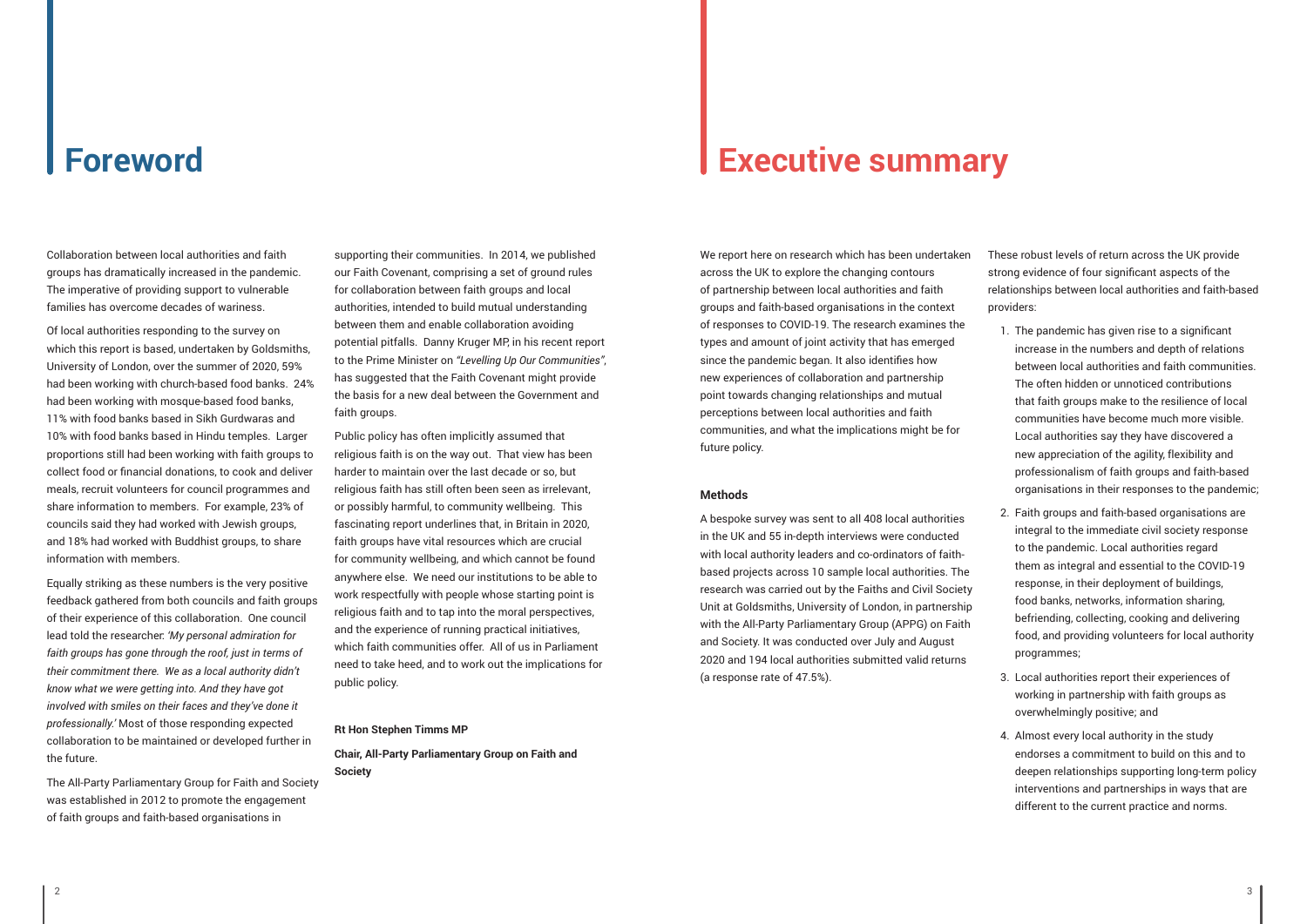#### **Headlines**

- 60% of local authorities who participated in this research involved food banks operated by a faith group or faith-based organisation as part of their response to the pandemic;
- 67% of local authorities report that there has been an increase in partnership working with faith groups since the start of the pandemic;
- Partnership has grown most since the start of the pandemic in relation to food poverty (up from 66% of local authorities before COVID-19 to 78% now) and mental health and wellbeing (up from 43% to 48% now);
- 91% of local authorities describe their experience of partnership with faith groups as 'Very Positive' or 'Positive';
- 93% of local authorities in our survey consider wider sharing of best practice in co-production between faith groups and local authorities to be 'Very Important' or 'Important';
- The most diverse local authority areas are also the most likely to see their faith communities as open and inclusive, rather than closed and conditional;
- 76% of local authorities expect that new partnerships undertaken with faith groups during the pandemic will continue afterwards. 47% of them want these partnerships to continue on a changed basis after the pandemic;
- Future priorities are focused on deeper coproduction of goods and services, rooted in named shared values and a shift from 'authority' to 'enabler'; and
- Faith groups are pioneering inclusive digitally based outreach to communities that could help local authorities address wider issues of inclusion, participation and belonging for the most isolated, vulnerable and socially marginalised;

The report concludes that the pandemic has both significantly increased local authority partnerships with faith groups and opened up a 'new normal' in the relationships between them: a civic and policy space characterised by relationships of trust, collaboration and innovation in which local authorities function more as enablers towards faith communities, rather than commissioners, funders or regulators. There are of course dissenting views. However, the fact that many councils expect these new numbers and modes of partnership to continue beyond the pandemic highlights the need to understand what the opportunities, challenges and implications of such a shift would be.

#### **Recommendations**

The report recommends appointing a **Faiths Commissioner** to promote and champion faith groups' collaborations with local authorities. The Faiths Commissioner's status would be similar to that of the Children's Commissioner for England. The Office of the Faiths Commissioner would be a non-departmental body, but appointed by a Government department, such as the Ministry for Housing Communities and Local Government. This appointment could underpin the development of four further initiatives to strengthen relationships between local authorities and faith groups:

- 1) Encourage the nationwide widespread adoption of the All-Party Parliamentary Group on Faith and Society's Faith Covenant;
- 2) A toolkit drawing on the Faith Covenant should be developed by the Ministry for Housing, Communities and Local Government and the All-Party Parliamentary Group on Faith and Society and distributed to each local authority in the UK; and
- 3) Establish a new "Faiths Advisory Council" for liaison between faith groups and central Government to look strategically at ways for faith groups to contribute to improvements in a post-COVID-19 Britain.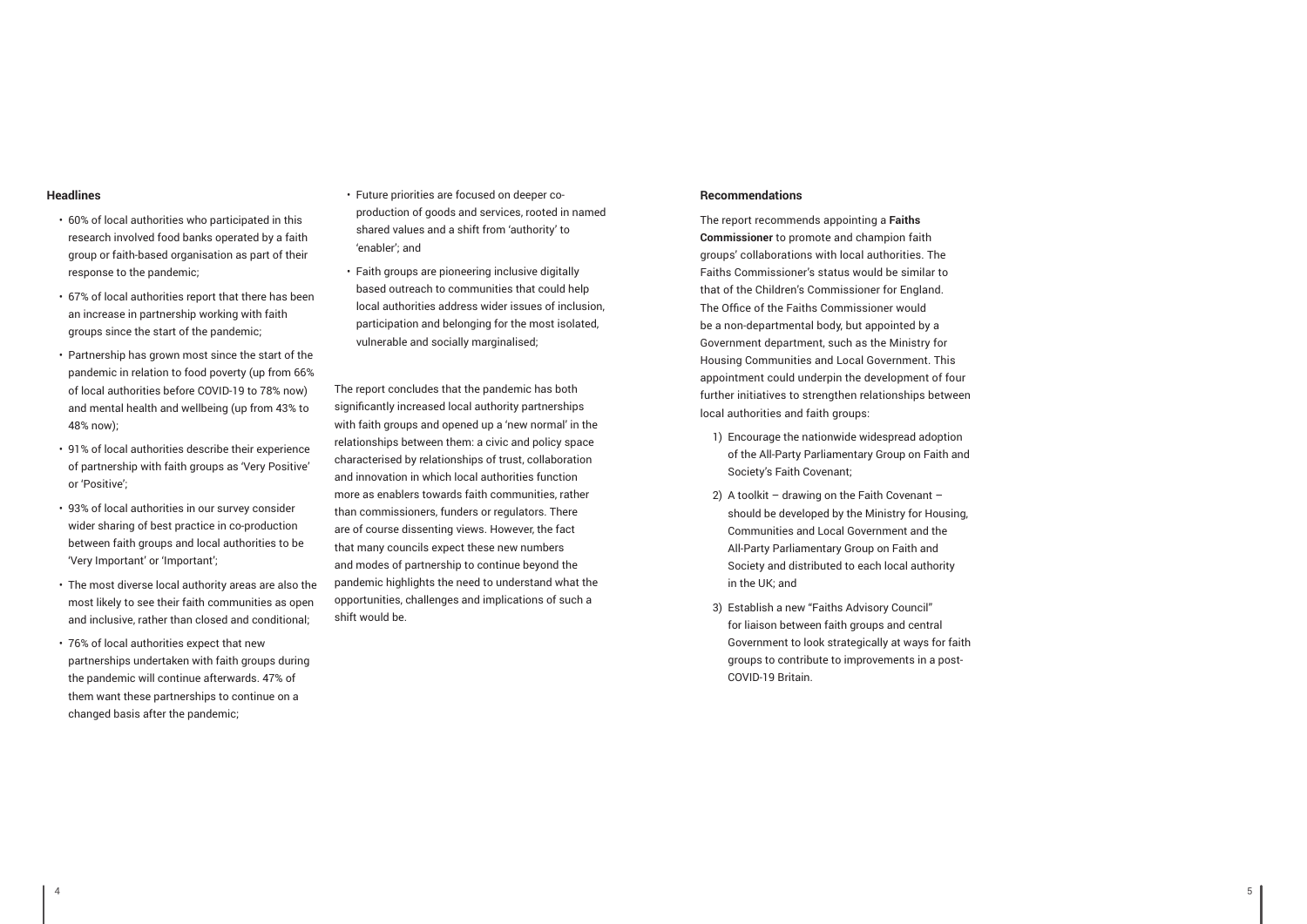## **Introduction Context**

# **1**

The research was commissioned by the All-Party Parliamentary Group (APPG) on Faith and Society, and conducted by the Faiths and Civil Society Unit (FCSU) based in the Department of Social, Therapeutic and Community Studies at Goldsmiths, University of London.

The purpose of this report is to provide a comprehensive analysis of how local authorities and faith groups and faith-based organisations have been working in partnership in the light of the ongoing COVID-19 pandemic. The impetus for this research was the general perception that faith groups were amongst the 'first responders', putting into practice well-established networks and procedures that in some cases had been honed during the past decade of austerity and which have focussed primarily on the distribution and provision of emergency food and other support to those living in poverty. This activity was the therefore a key focus of this research. Some faith groups and faith-based initiatives $^1$  received calls from local authorities within the first few days of the first national lockdown announced on 23rd March 2020 to step in with emergency provision and co-ordination of vital food supplies to vulnerable groups facing lockdown, self-isolation or economic precarity. Others simply responded by activating their own networks to

step up very local responses, which were subsequently noticed by their local authorities and incorporated into more strategic forms of delivery.

The severe challenges generated by concurrent health and economic crises have placed a heavy burden not only on healthcare, business and manufacturing sectors, but also on local authorities and the local structures of civil society, including charities, faith groups and other intermediate groups such as neighbourhood groups and sports clubs. Much of the capacity of these sectors had already been substantially reduced during a decade of austerity that emerged as a policy response to the debt crisis created by the global financial crash of 2008. The policy featured an average reduction of nearly 50% to the overall budgets of local authorities that substantially reduced statutory funding for local voluntary sector organisations during this period.4 Some extra support for this sector has been provided by central and devolved administrations to deal with the local and regional impacts of the crisis, but the strain on budgets left by austerity remains apparent.<sup>5</sup>

This research analyses the first six months of that experience, both in terms of the range and intensity of the provision, but also what this might mean for relationships between local authorities and faith communities in the future. This analysis is also timely, coming as it does on the heels of the publication of the *Levelling Up Our Communities* report written in 2020 by Danny Kruger MP for the Conservative government, on possible future trajectories of civil society. In it, the contribution and resources of faith groups, highlighted by the experience of the pandemic, are a central pillar of a proposed future government strategy for the post-COVID-19 reconstruction of civil society.2 It proposes what it calls a 'New Deal with Faith Communities', which envisages an invitation to the country's faith leaders to 'make a grand offer of help on behalf of their communities, in exchange for a reciprocal commitment from the state' (p.35) to tackle a major social policy area – for example, children in care, prisoner rehabilitation or homelessness. Our research highlights some of the trends set out in Kruger's report, but also offers some alternative views of the role and impact of faith groups in a post COVID-19 policy landscape.

At the time of reporting in November 2020, the United Kingdom finds itself on the edge of a second wave of the coronavirus (COVID-19) pandemic. This follows the devastating and disorientating impacts of the initial outbreak which peaked in spring 2020, and which has to date resulted in the deaths of nearly 42,000 people.3 The data collected for this research was gathered in July and August of 2020, just as the most severe impacts of the first wave of the pandemic were beginning to subside. During these months, the health impacts of the first wave were beginning to be assessed. Particularly marked were the high loss of life, race and class-based disparity of effects, and the collateral effects on mental health as well as knock-on effects on other serious illnesses (such as cancer and heart disease). The economic and social costs of the national lockdown were also beginning to emerge. The Government's furlough scheme and other measures designed to mitigate the immediate impact of the lockdown on employment are beginning to come to an end and the unemployment rate was beginning to rise steeply.

<sup>1</sup> This report will predominantly use the term 'faith groups' as a general concept to indicate the response of the faith sector as a whole. The term 'faith-based organisations ' will also be occasionally used to represent the diversity of this field, and include those organisations and networks that are run as separate entities to the worshipping institution that sponsor them, or are organisations strongly imbued with religious values but do not exhibit an explicit religious identity.

<sup>3</sup> This was the official UK Government figure for September 28th 2020. https://coronavirus.data.gov.uk/

<sup>4</sup> https://publications.parliament.uk/pa/cm201719/cmselect/cmcomloc/2036/203605.htm Retrieved October 19th, 2020.

<sup>2</sup> Levelling Up Our Communities; proposals for a new social covenant (Sept 2020) https://www.dannykruger.org.uk/communities-report Retrieved October 3rd, 2020.

<sup>5</sup> For example, £1.6 billion was earmarked for local authorities across the UK to deal with the immediate impact of COVID-19. https:// www.gov.uk/government/news/government-pledges-extra-16-billion-for-councils Retrieved September 28th 2020.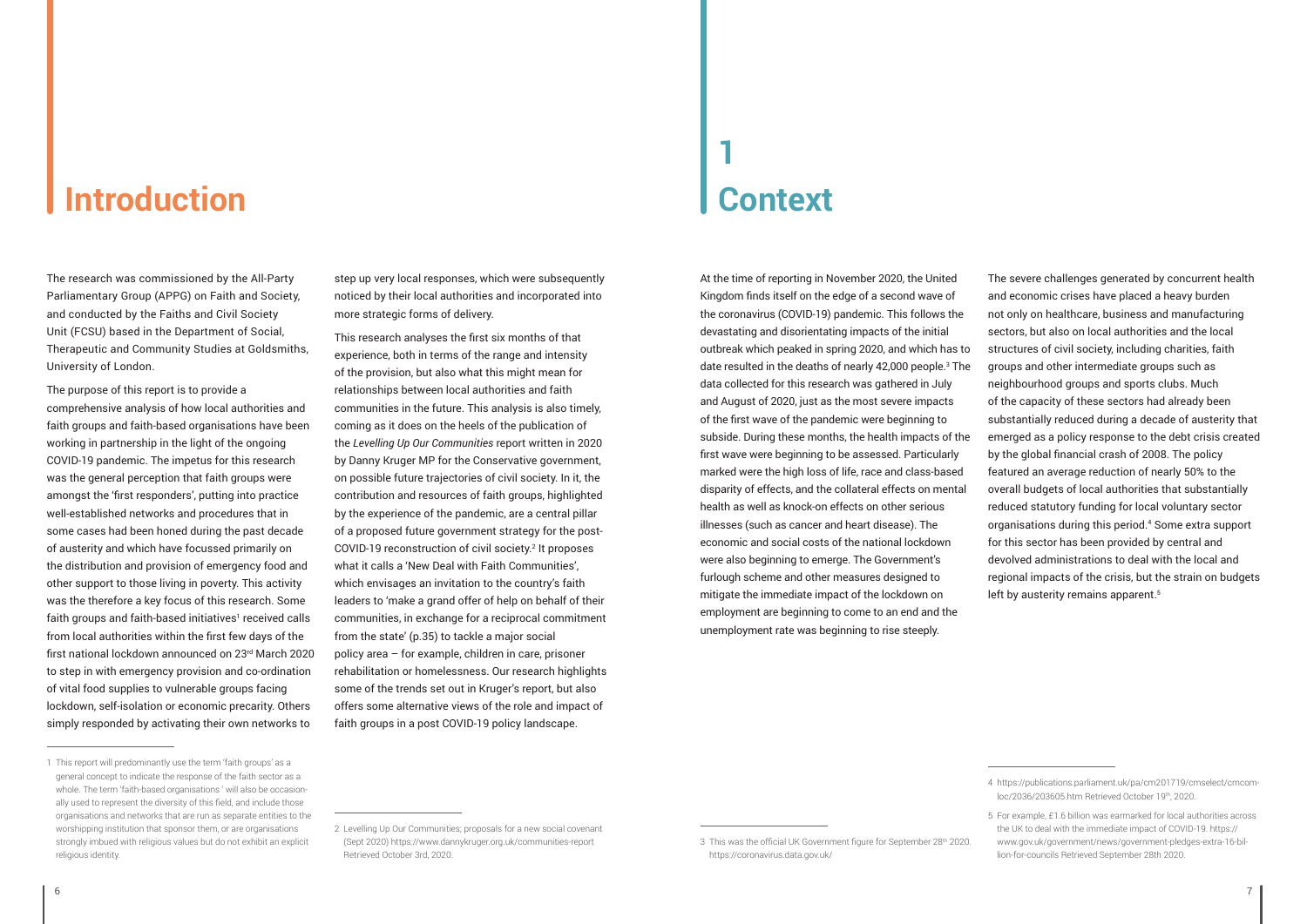Most local responses to the pandemic have had to be scrambled with instant effect, requiring local authorities and their partners to improvise shortterm crisis support to those most vulnerable and at immediate risk from self-isolation. These include the elderly and housebound, the homeless, those already experiencing high levels of anxiety and loneliness, children and those at risk of abuse as well as the large numbers living in poverty, whose access to their low-wage and often insecure work has been made even more precarious by places of work having to close. This has meant quickly devising new forms of communication and partnership, and building on existing structures, protocols and relationships in innovative and flexible ways.

This research focuses on the role of faith groups and faith-based organisations – one key part of this ongoing experience of localised innovation, collaboration, and improvisation in the face of unforeseen and unprecedented demands on our human, social and economic structures and ways of living. It focuses specifically on how these dynamics have played out so far between local authorities and councils, and the faith groups and faith-based organisations that are embedded within their boundaries. It explores not only the *extent of any change* in the nature and scope of activity between local authorities and faith groups. It also records some of the *relational shifts* that have arisen out of the shared experience of dealing with the effects of the pandemic and its immediate aftermath.

The aims of this research were to:

- Quantify the extent of new relationships between local authorities and churches, other faith groups, and faith-based organisations since the start of the coronavirus pandemic;
- Understand changes to existing relationships and how local authorities have been working since the pandemic, with churches, church-based organisations and other faith groups;
- Examine the nature and purpose of these relationships;
- Explore how and why these relationships/ collaborations have come about;
- Investigate how the relationships have worked in practice and what long term expectations are after the pandemic has passed; and
- Review the immediate, medium and long-term implications of these relationships for local authorities, for communities and for churches/ faith groups.

As well as measuring the *quantity* of this activity, the research also investigates the *quality* of this experience. Has increased activity also led to change in the relationships between local authorities and faith groups? Or has the crisis simply consolidated existing ways of working and understandings?

Previous reports have often tended to frame the relationship between local authorities and faith groups as a potential clash of secular versus religious worldviews, which has often led to misconceptions and suspicions on both sides (as critiqued in Dinham, Furbey and Lowndes, 2009). Has the pandemic created the conditions and impetus for a 'new normal' in the way that local authorities now regard their working relationship with faith groups, and vice versa? Will this new normal be the basis for future planning and relationships in a post-COVID-19 landscape, or will aspects of the 'old normal' return once the immediate crises have passed?

## **The Aims of the Research 2**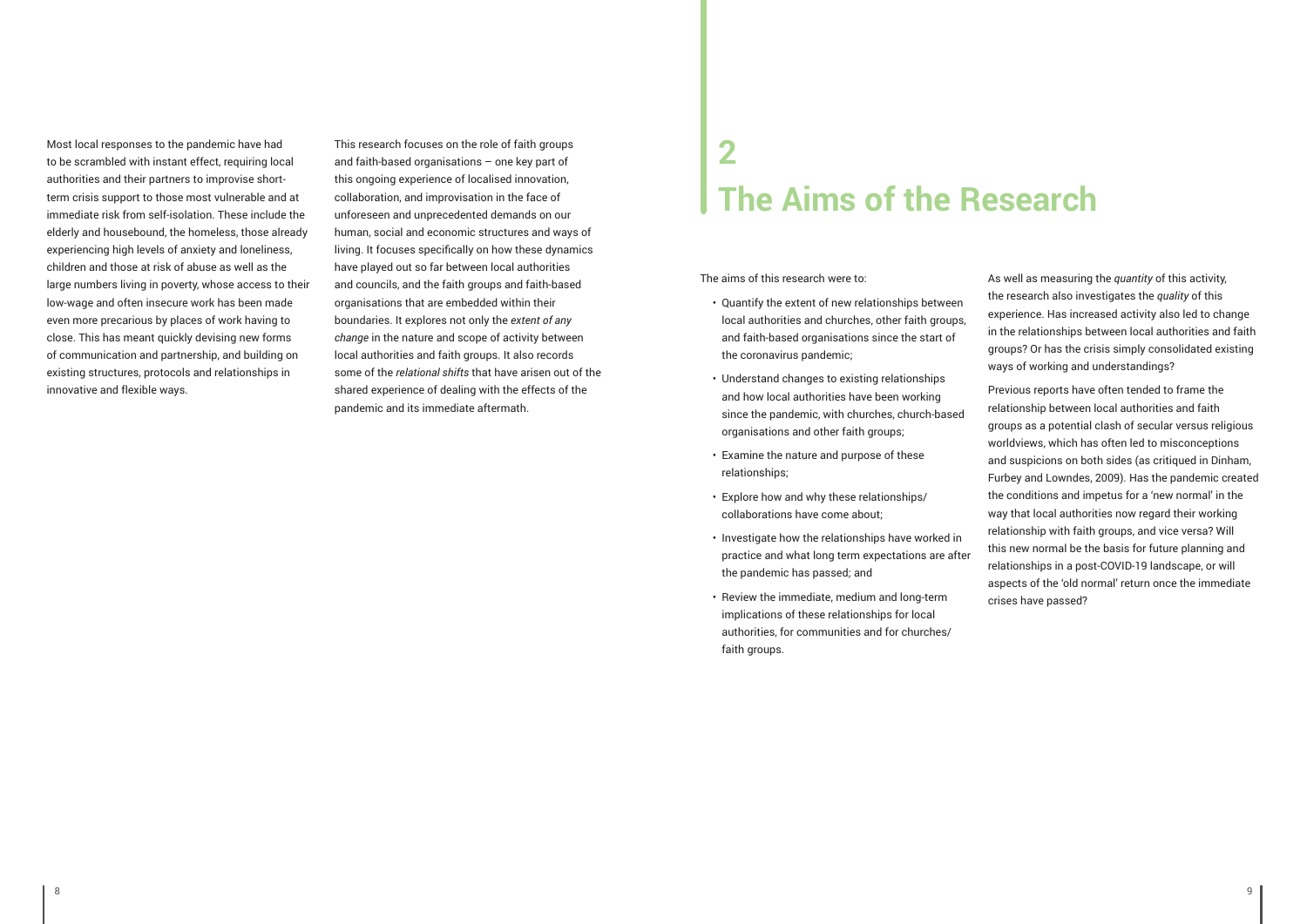The last 20 years have seen a steady increase in the volume of reports and research in this field in both policy and academic frameworks, reflecting a growing interest and indeed preoccupation, with the role and impact of religion and belief on public life. This interest reflects both macro geo-political and social trends, as well as the impact of religion and belief at the level of community and individual lives.

Early landmark documents in the UK, written at the start of the current millennium and in the shadow of 9/11 and race riots in some Northern English cities, help reset the agenda around religion for a secular policy audience. A report entitled *Faiths, Hope and Participation* (NEF/CUF, 2001) identified what has since become an established set of recognisable goods that faith groups bring to the policy table. These include a sense of vision and the wider picture – what the report calls a 'holistic view of renewal' which sees through the 'symptoms' to 'the root causes' of inequality and exclusion. Faith groups bring a strong sense of motivation to be a difference in their community, rooted in the values, beliefs, worldviews and practices of their faith traditions, which is sometimes referred to as 'spiritual capital' (Baker and Skinner, 2007) or 'faithful capital' (CULF, 2006). These often intangible goods (holistic vision, spiritual capital) nevertheless generate a host of physical goods and services including a strong and embedded sense of presence in local communities in the form of *'local infrastructure'* which include buildings and networks of volunteers and paid staff by which faith groups are able to 'organise, finance and resource their vision' (NEF /CUF 2001, 10).

However, a counter narrative about the potential pitfalls associated with an uncritical partnership with faith groups also emerged at this time. *'Faith' in Urban Regeneration?* (Farnell et.al. 2003), specifically highlighted that 'positive examples of religion as a force for social justice and community service' must be balanced by a recognition of religion 'as a source of conflict, division or oppression'. These divisive elements were identified as;

- An institutional bias towards Christianity over other faith groups;
- Intra-faith sectarianism'
- A lack of accountability and structure to handle public funds;
- Hierarchical and patriarchal structures that inhibit or silence the voices of women and young people;
- Unwillingness to comply with legislation;
- An inherent clash with the expectation from statutory bodies that faith groups should separate the secular from the sacred (i.e. not bring confessional views or perspectives into planning or funding applications);
- An anxiety about proselytization; and
- Homophobic views and social conservatism.

#### *Good vs Bad Religion*

Whilst these early reports contained a largely balanced view of faith communities, the newness of the debate and the need to respond quickly to the threat of

# **The recent policy landscape regarding faith communities 3**

prohibitions, places of worship etc. However, it became clear that this approach does little to move away from this static and binary view of good vs bad religion  $-$  in fact in many ways it reinforces it.

religiously-based global terrorism emerging at the time helped cement these tropes into very binary forms of analysis for policy audiences. Religion was either good – acting as a force for social cohesion and harmony in useful partnership with the state. Or it was bad  $-$  a force for reactionary violence and radicalisation. It has been suggested that this view of good vs. bad religion has been amplified by the Prevent strategy, introduced by the New Labour government in 2006. It was designed to actively prevent people becoming radicalised by extreme ideologies. However, due to the global rise of Islamic State and its subsequent global recruitment, alongside strategies of surveillance and suspect control, Prevent was quickly perceived as anti-Islamic and made people in many Muslim communities in the UK feel fearful and estranged from British culture (Awan, 2012; O'Toole, DeHanas and Modood, 2012). However, these reports pointed out that these unrealistic projections of either very good or very bad religion were often compounded by an ignorance on the part of policy and local authority actors, fuelled by a subconsciously secular mindset which broadly assumed public space to be spiritually and philosophically 'neutral' and faith groups and the public role of religion to be either invisible or inconsequential. The call for religious literacy training for local authorities and other public bodies was heard increasingly loudly. In the early days, religious literacy focussed on communicating an 'official' version associated with religious practices, i.e. official doctrines and codified beliefs, customs and food As Adam Dinham and Matthew Francis have more recently argued, religious literacy needs to move beyond a simplified view of 'official' faith into an approach that focuses on understanding religion and belief as it is actually lived out and practised in everyday life at the local level. This approach emphasises religion, belief and spirituality (including non-religious worldviews) as widespread aspects of life and identity that inevitably plays out in the way that individuals behave and communities form. As Dinham and Francis argue, 'Religious literacy doesn't stop at being ready and willing to have the conversation. It needs to go into the conversation itself. In this sense, religious literacy engages in the depths of religions and beliefs, as they present in theology, tradition, lived experience and practice. It is about specificity as well as generality' (2015 14). In recent years, academic research and writing has focussed on how faith meets the immediate social needs that emerged after the official introduction to widespread austerity measures from 2010, as a response to the global financial crisis of 2008. Attention has focussed on the role of faith groups in tackling poverty, to the point whereby the emblem or image of the food bank has become largely synonymous with faith-based engagement. This experience has created an internal shift within faith groups themselves as they attempt to walk a fine line between meeting the large increases of those who need access to food banks,<sup>6</sup> and challenging and raising awareness of government policies that have directly led to this increase in the need for food bank use (Cloke, May and Williams, 2017).

<sup>6</sup> The Trussell Trust reported an increase of 81% in demand for food parcels during March 2020 and the Independent Food Aid Network (IFAN) declared a 59% for the same period https://www.itv.com/ news/2020-05-01/huge-increase-in-food-bank-use-in-recent-weekscharities-report Retrieved October 3rd 2020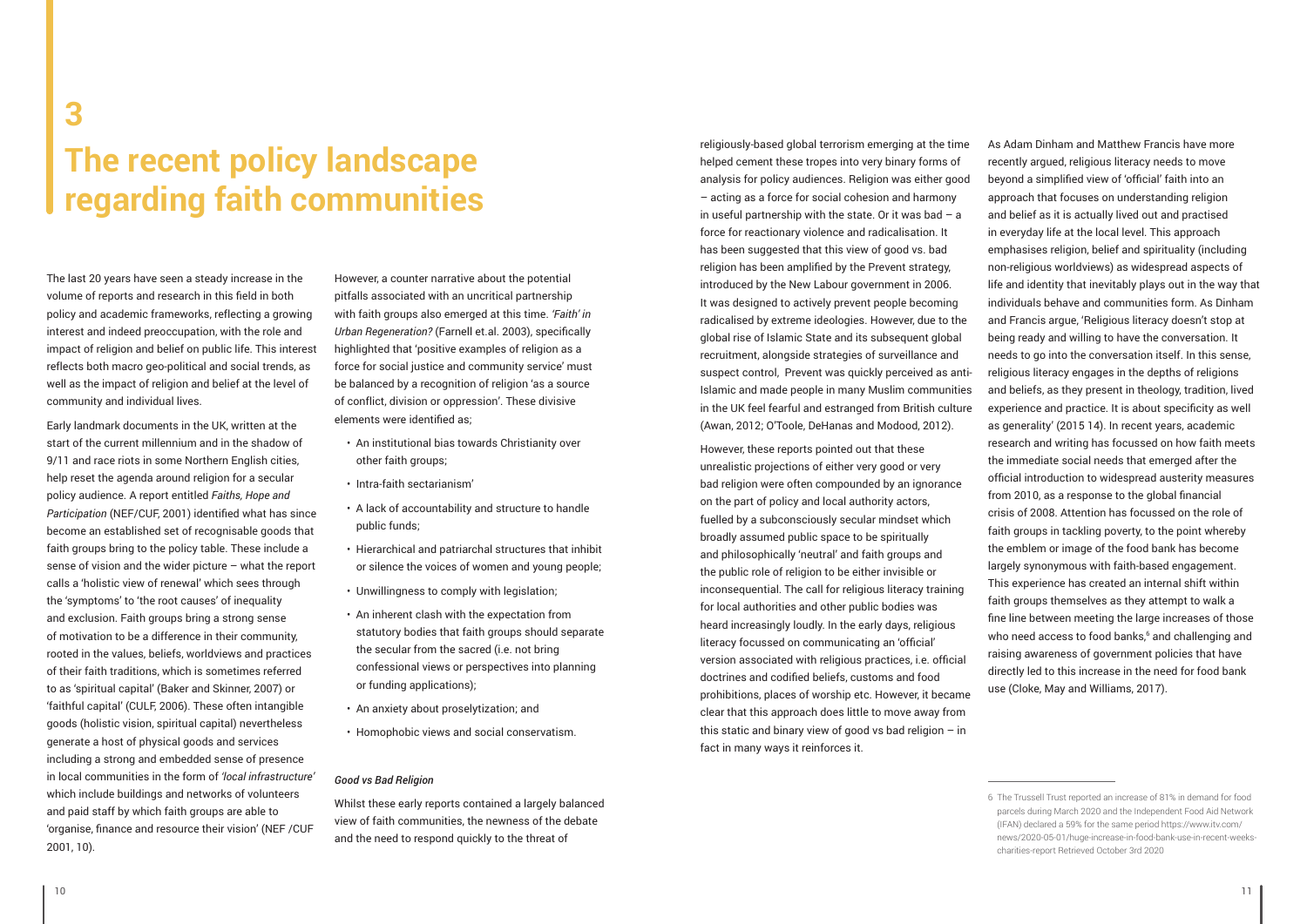Since COVID-19, austerity measures have been reversed, and the current government has embarked on an unprecedented programme of massive state intervention aimed primarily at furloughing jobs and providing retraining for those about to become unemployed. 7

This research therefore comes at a turning point within the policy debate on religion and belief. The last 20 years have seen a re-awakening of interest in the public and community role of religion and belief, which includes a growing appreciation and understanding of the significance of religion for key policy areas around community development and urban regeneration, cohesion, diversity and inclusion (Baker, Crisp and Dinham, 2018). The demand for knowledge about what faith brings to the public sphere has also shifted, from a necessary but ultimately surface knowledge about the 'dos' and 'don'ts' around religion, to being included in a wider and more common search for the values and practices that shape our civil society, particularly in the context of a global pandemic and climate emergency.

# **Research Methodology**

the total of valid returned surveys  $n = 214$ .<sup>8</sup> In addition to the statistical data generated by the survey, free text comments and reflections were generated which asked respondents to reflect on their experience of working with faith groups during COVID-19.

To carry out this research, the research team devised a 19-item survey that was sent to each of the 408 local authorities and councils across the UK. This quantitative approach to measuring the extent of activity and response was triangulated by 55 in-depth interviews with key participants from both sectors (28 local authority and 27 faith-based) from across 10 local authority areas. Interviewees included elected councillors, council executives and local authority leads engaged in policy areas as diverse as Regeneration, Area Partnerships, Social Responsibility, Community Justice and Homelessness. Faith-based representatives were located in City Missions, local clergy, faith-based cafes, food banks, community charities, Islamic centres and Bangladeshi centres, independent churches, regional and national faith leaders, and ecumenical and interfaith officers. These interviews aimed to get a more localised and descriptive account of the changes to patterns of working and relationships as a result of the pandemic, and their future implications.

The survey was distributed electronically to senior contacts (usually the CEO's office) in all local authority and district councils in the UK. In some cases, extra copies of the survey were sent at the request of personnel who were designated to supply the information. In all, a total of 194 councils out of a potential total of 408 (i.e. 47.5%) returned valid (i.e. fully completed) responses. Some council and authority areas sent in multiple responses, which made

The other source of data consisted of 55 semistructured interviews with senior leaders and managers/co-ordinators from both local authorities and/or faith groups or faith-related organisations involved in responding to food poverty, food distribution to those shielding and other types of relief. These were based in 10 local authority areas across the UK. The numbers of interviews were split equally between local authority and faith sector interviewees, and the local authorities were chosen to represent a diversity of contexts (rural, metropolitan, inner urban etc.). All research was carried out between July and August 2020.

#### *Survey Sample*

The regional spread, the type of local authority or council and the departmental sources of the information supplied by the 214 respondents from the 194 participating local authorities was as follows:

<sup>7</sup> https://www.gov.uk/government/news/rishis-plan-for-jobs-will-helpbritain-bounce-back Retrieved October 5th 2020

<sup>8</sup> The research team considered that – in order to incorporate all relevant data and avoid bias – all responses should be incorporated into the analysis.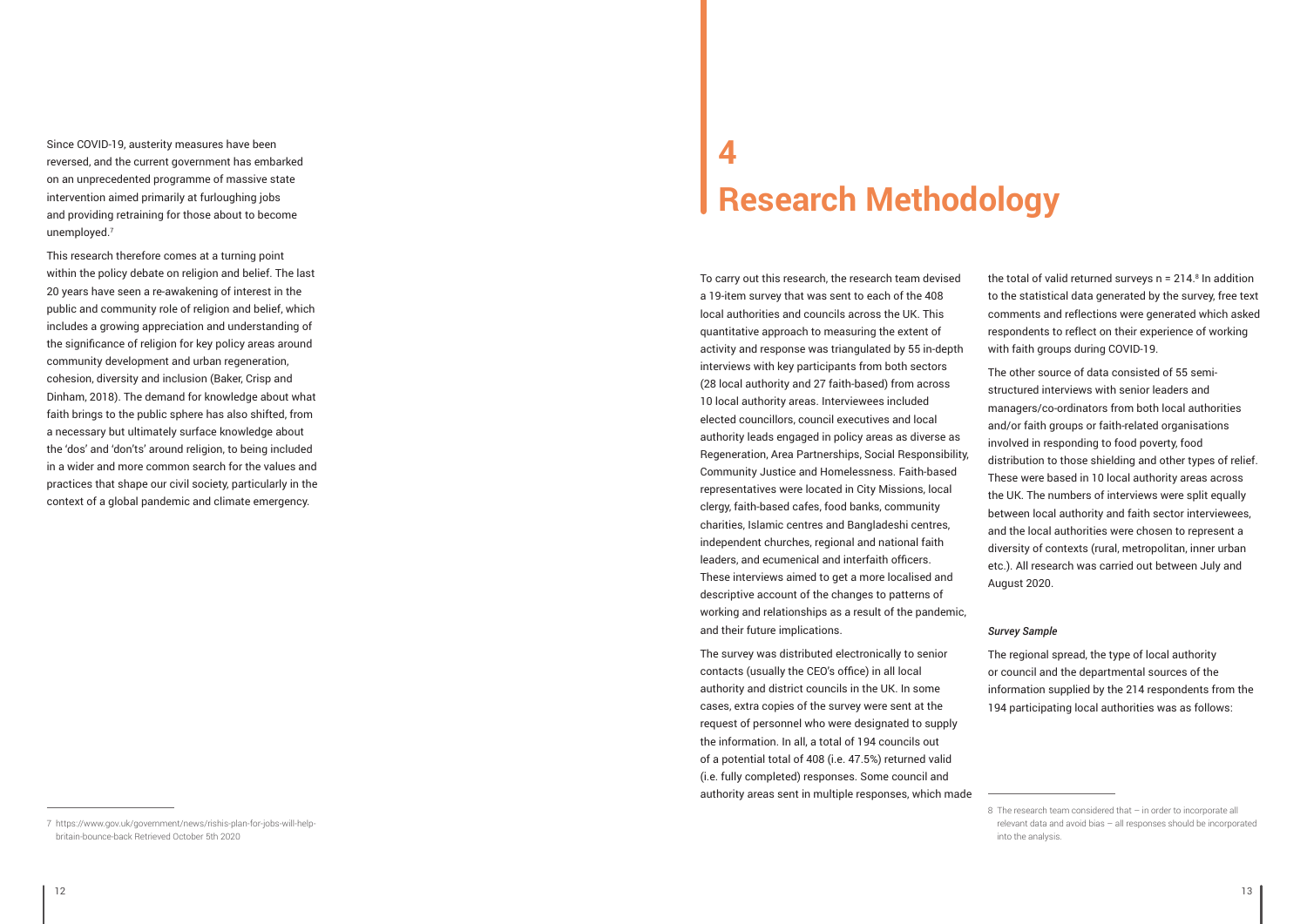#### *Type of Local Authority*

The highest rate of response to the survey were from lower tier (or district) councils at 43%, closely followed by unitary authorities on just under 40%. The lowest rate of response was the upper tier (or County councils) at 11%. This might suggest that data concerning engagement and partnership with faith groups was easier to access and report at smallerscale authorities than larger ones.

#### *Local Authority by region or nation*

There was a strong distribution of response across all regions and nations of the UK, with some regional differences in the proportion of responses received. The three regions in the UK with the highest level of response to the survey were the Greater London region with 76% of all boroughs responding, followed by the North West (69%) and the North East (67%). The three regions with the lowest level of response were from the devolved administrations. The low rates of response from the other nations of the UK may indicate the fact that, in these contexts, much of the responsibility for coordinating a response to the pandemic lies at a national assembly level, rather than at local council level.



#### *Type of Departmental Response*

The survey discovered a large range of departments and job titles within local authorities and district councils that responded with data on religion and faith. The number of categories and the distribution of results is too wide to represent in a meaningful way in graph form.

The range of departments with responsibility for monitoring relations with faith groups, in addition to the Chief Executive's Office include:

- Business Intelligence and Change/Transformation;
- Children's Services;
- City and Neighbourhood Assets;
- Communities (including Neighbourhoods, Community and Partnerships, Engagement, Development, Planning, Resources, Relations, Services etc.);
- Corporate Business (including Business Partnerships, Management, Policy, Resources, Operations);
- Education, Leisure and Housing;
- Environmental Health and Housing;
- Legal and Governance;
- Mayor's Office;
- Participation and Engagement;
- Place and Wellbeing;
- Planning and Economic Development;
- Public Health;
- Voluntary and Community Sector; and
- Workforce and Transformation.

The breadth of this list indicates the wide spread of local authority departments with responsibility for working with faith groups. It raises the question as to whether this cross-cutting across so many different areas of policy makes faith groups a potential asset in the development of a resilient and inclusive post COVID-19 policy landscape. At the same time however, this policy 'intersectionality' could inhibit more constructive and strategic relationships in the future because of the ongoing 'problem' of where to locate faith, religion and belief within local authority structures.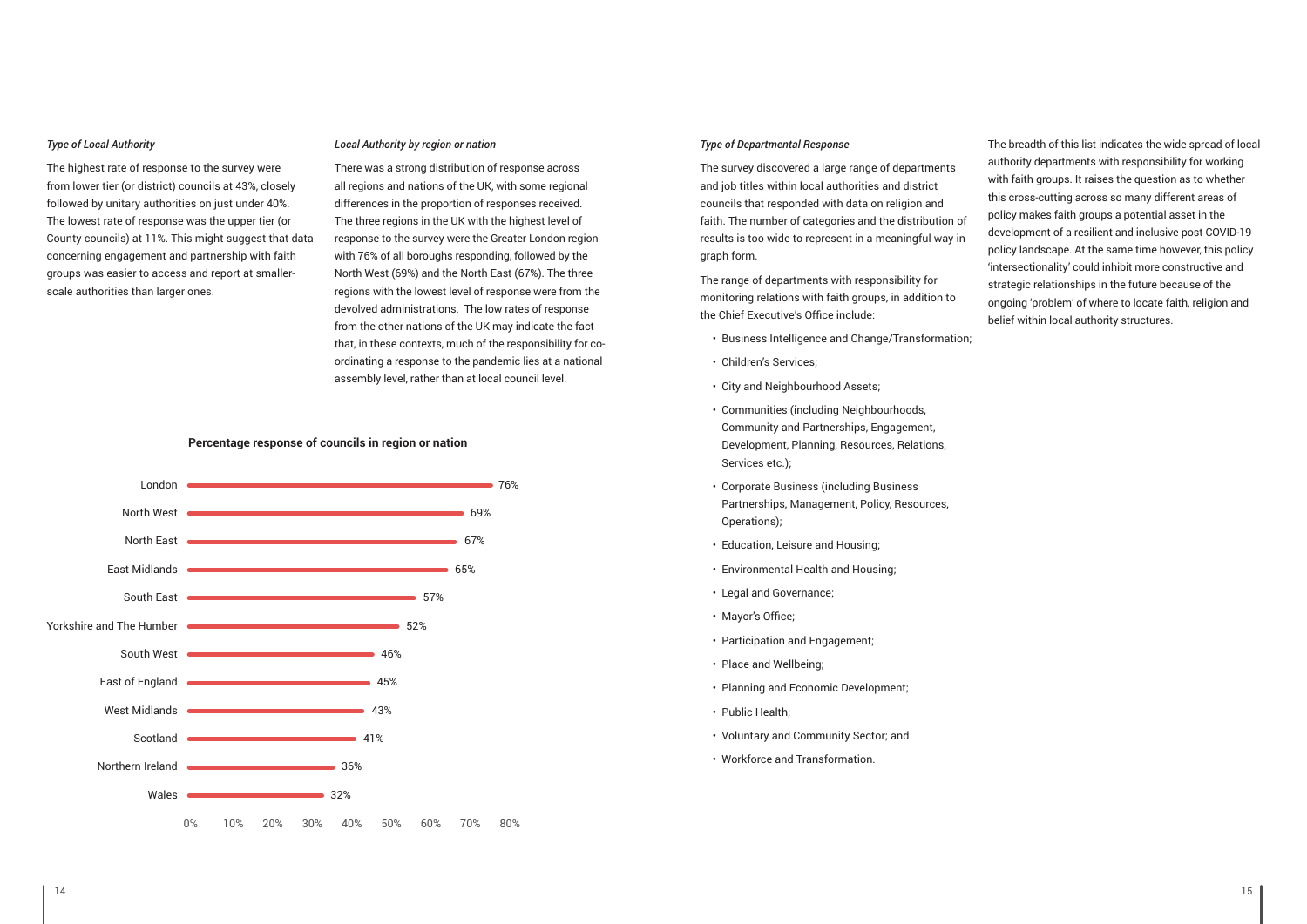Having mapped the spread of responses across type, region and bureaucratic location we now turn to the major findings from the survey. After analysing and coding it, a clear cluster of themes emerged, several of which have been evident in the experience of the last 20 years, but which are now given new clarity and greater nuance by the common challenges presented by the pandemic. These clusters broadly fall into three types of engagement: a commitment to exploring deeper *relationships*, a commitment to sharing *resources* and *innovation*, and a commitment to sharing vision and planning for the future  $-$  what we are calling a commitment to the *strategic*. In what follows, most of the data from the survey reflects a commitment to one of these types of engagement – but often across all three. These three headings therefore form a simple but cohesive framework by which to present the data from the survey.

#### **Relationships**

This section highlights the evolving relationships between local authorities and faith groups during the current pandemic.

*Partnership working between local authorities and faith groups has increased since the pandemic*

The graph below shows a significant and unambiguous perception across the 194 local authorities that partnership with faith groups has increased since the pandemic. 67% reported an increase compared to less than a third (28%) who thought it had stayed the same. Only three local authorities (i.e. 1%) thought that the levels of partnership had declined. The pandemic has seen a widespread increase in partnership working and collaboration between statutory and religious 'actors', and the rest of the survey attempts to address the features and principles that lie behind this strong increase.

## **Analysis: the survey 5 Overall, do you feel that the amount of partnership working**





Decreased since the start of the pandemic

1%

We have never done any such partnerships - Not Applicable

3%

This data highlighting the increase in partnership working is supplemented by data in response to a question asking local authorities to characterise their experience of partnership working by using a Likert scale from 'Very Positive' to 'Very Negative'.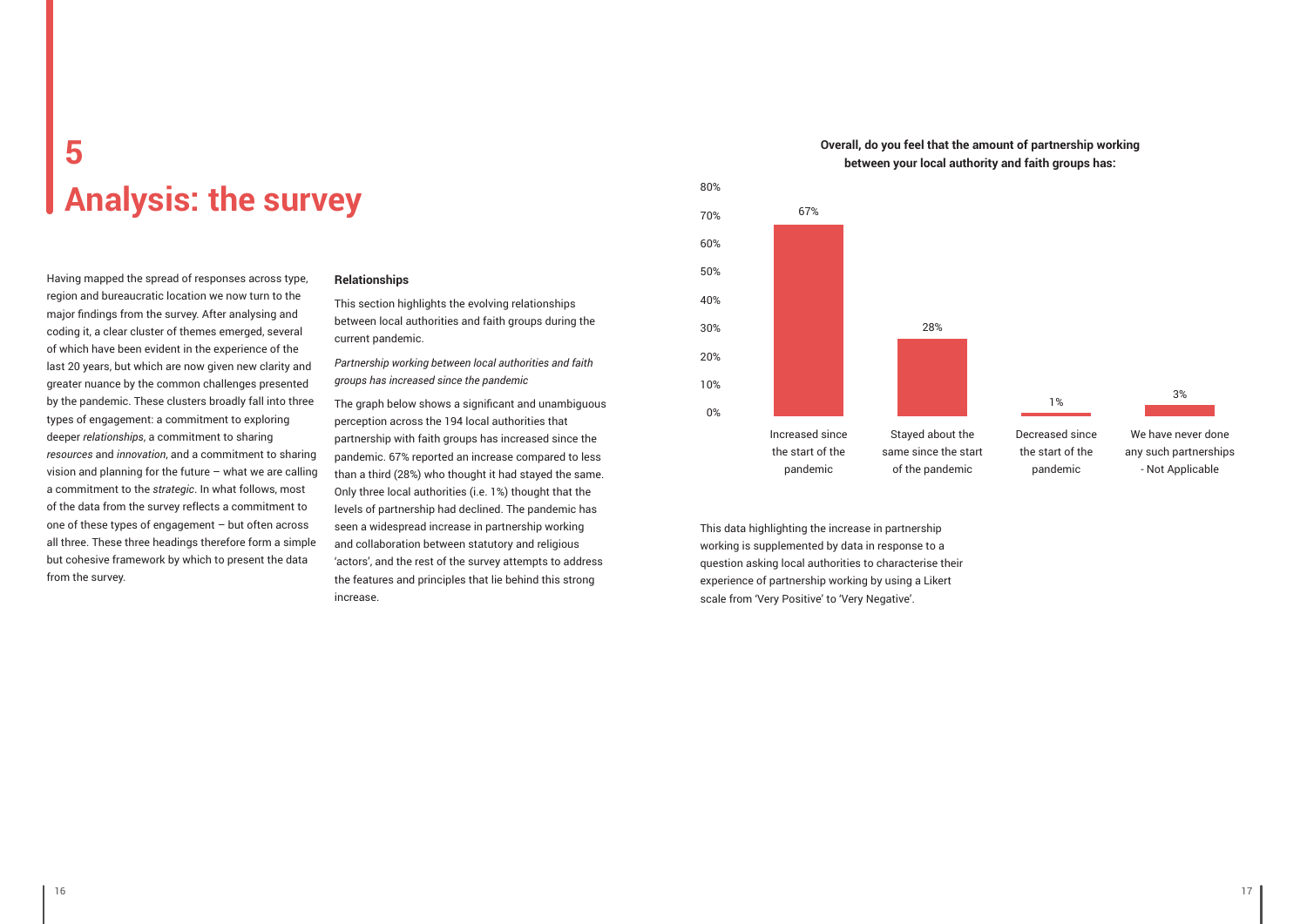**Overall, how would you characterise your experience of partnership working between your local authority and faith groups and faith-based organisations during the pandemic?**



118 respondents (or 61%) chose 'Very Positive', 59 (30%) chose 'Mostly Positive', whilst the 17 (9%) remaining local authority representatives answering this question chose 'Neutral'. In other words, not one local authority chose 'Mostly' or 'Very' Negative' options, and over 91% chose 'Very Positive' or 'Mostly Positive'.

*The perception of increase in the amount of partnership working and the positive experience of partnership working is correlated to areas with high levels of diversity.* This perception of increase in partnership working, and positive experiences associated with it, is closely linked to different rates of population diversity across the UK. Those areas with low or medium levels of population diversity are considerably more likely to think there has been no increase in partnership compared to areas with high levels of diversity.





- We have never done any such partnerships Not applicable
- Decreased since the start of the pandemic
- Stayed about the same since the start of the pandemic
- Increased since the start of the pandemic

In similar vein, areas of high diversity have a stronger perception of 'Very Positive' levels of experience and lower levels at 'Mostly Positive' levels of experience, compared to areas of low or medium diversity. Neither are there any 'Neutral' perceptions linked to areas of high diversity.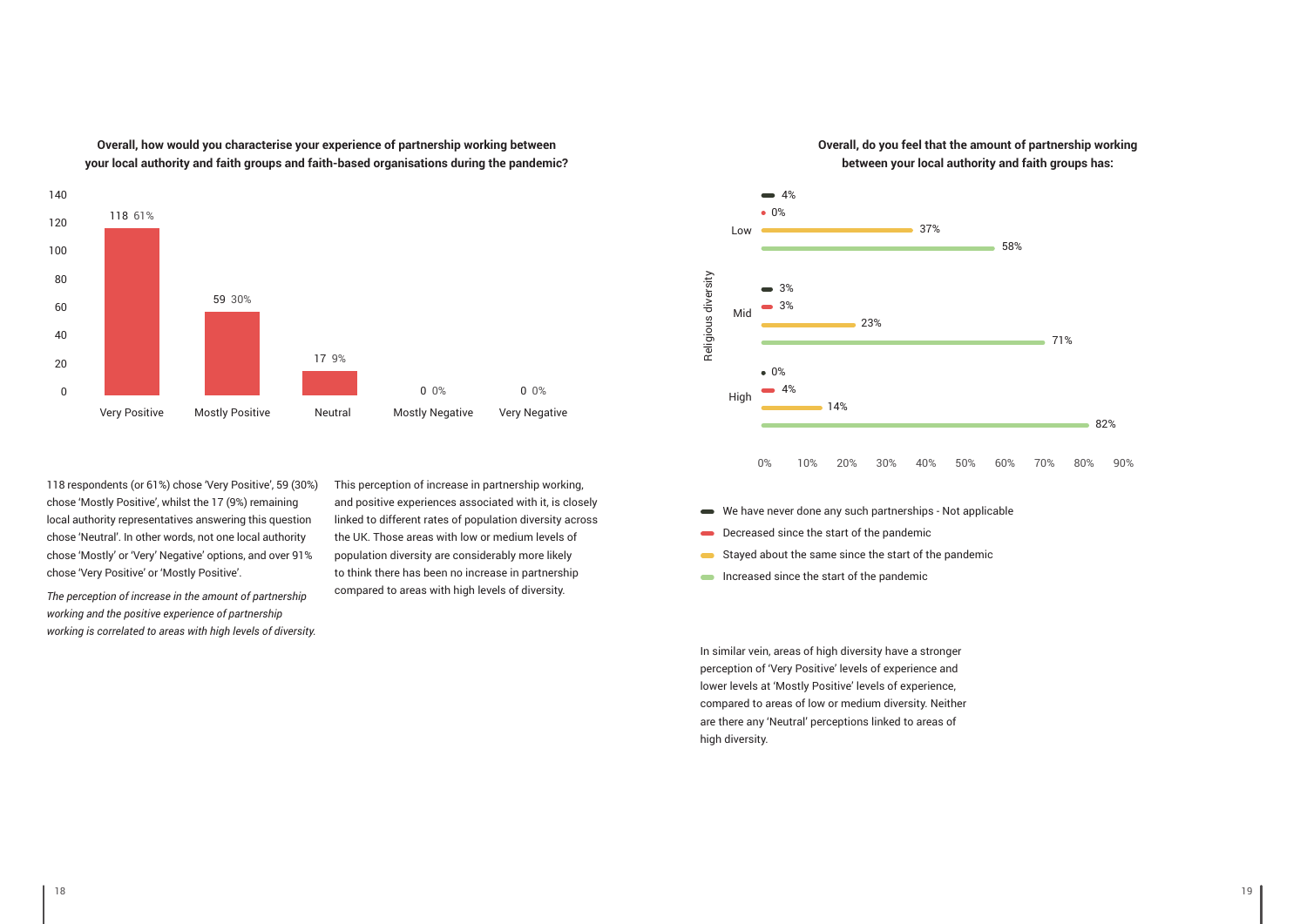**Neutral** 

**Mostly positive** 

very positive

## **Overall, how would you characterise your experience of partnership working between your local authority and faith groups and faith-based organisations during the pandemic?**





- Not very much
- $\blacksquare$  To some extent
- **■** To a great extent

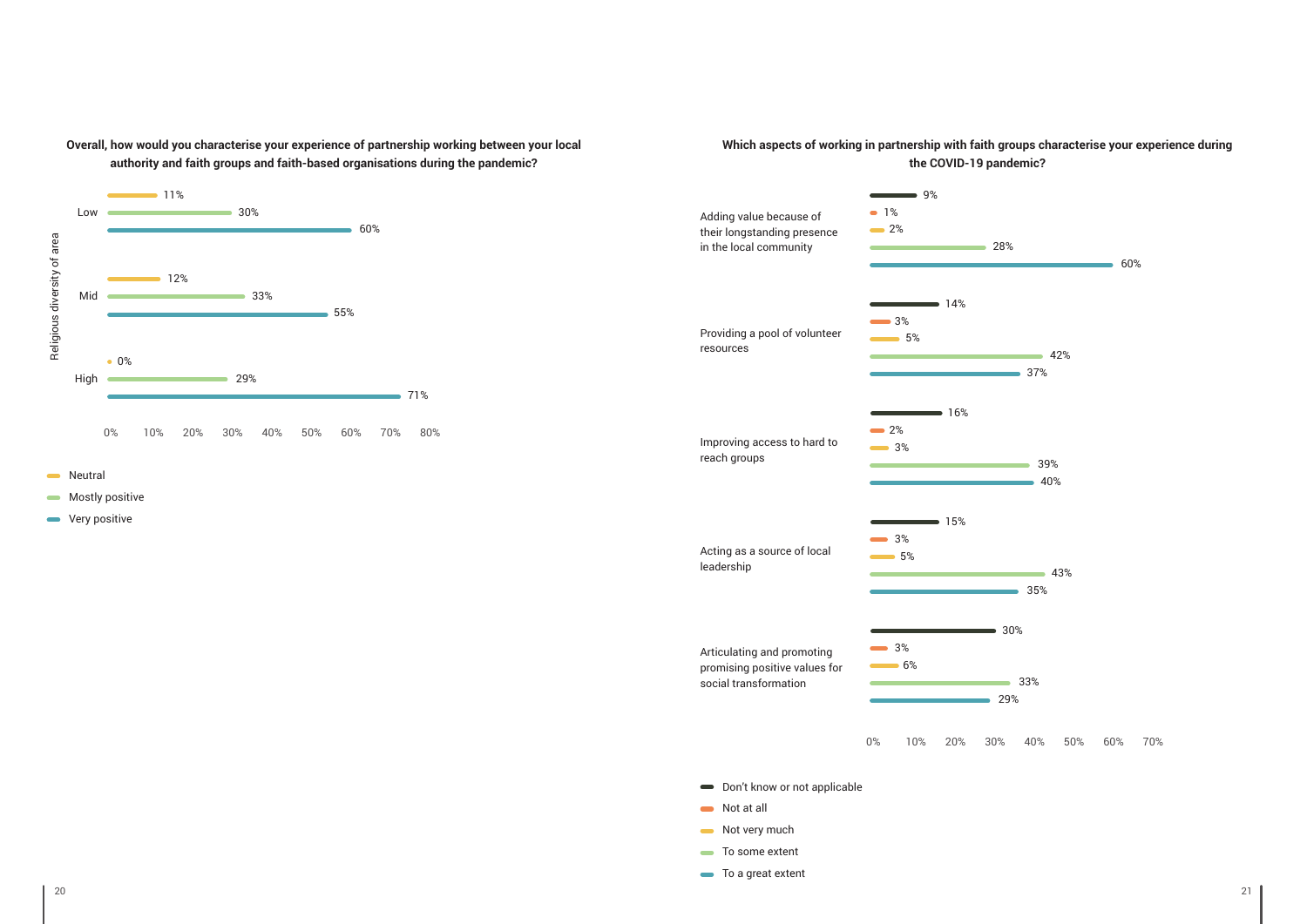



- Don't know or not applicable
- $\longrightarrow$  Not at all
- Not very much
- $\blacksquare$  To some extent
- $\bullet$  To a great extent

Positive attitudes towards partnerships can be understood in more detail by exploring local authorities' responses to a question about other characteristics of their partnerships with faith groups. The characteristics asked about in the survey had been previously identified in the policy and academic literature over the last twenty years, some of which we detailed in our Literature Review.

As can be seen from the graph, the first seven aspects reflect 'positive' aspects associated with faith groups, i.e. those aspects that are seen to contribute to the benefit of society as a whole. The last six reflect more 'negative' aspects i.e. practices and approaches that potentially mitigate against wider good. When the response distribution to these 13 aspects is broken down along these lines, a clear demarcation emerges. Considerably higher scores are attached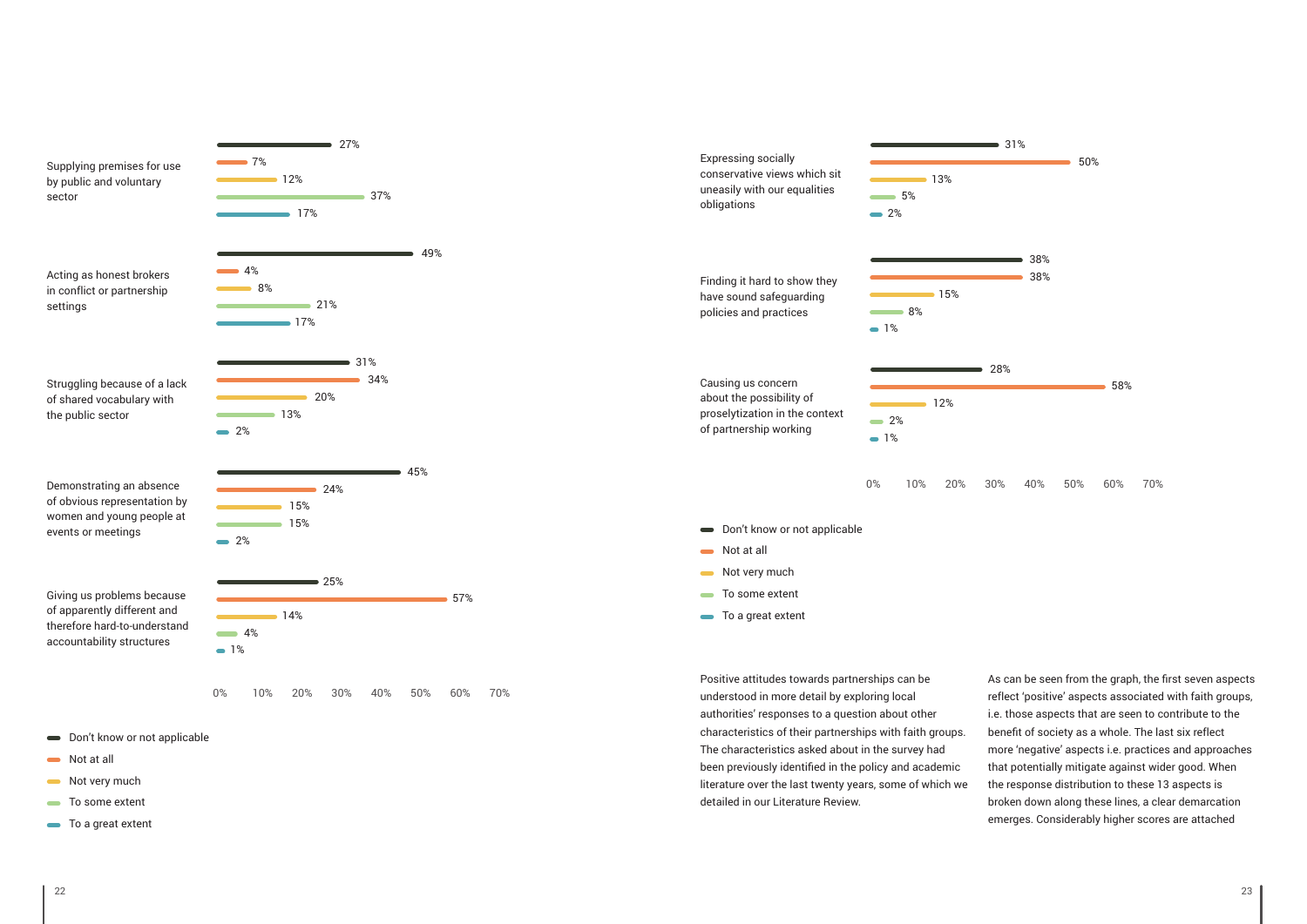to experiences associated with the positive aspects of working in partnership with faith groups than the negative ones.

The aspect attracting the highest level of appreciation from statutory partners is faith groups' ability to add value to partnerships through their longstanding presence in local communities (88% of local authorities agreed that this characterised their experience of working with faith groups either 'to a great extent' or 'to some extent'). Then come a cluster of similarly highly scored aspects and attributes (all just under 80%) which include improving access to hard to reach groups, providing a pool of volunteer resources, and acting as a source of local leadership. The last three aspects include articulating and promoting positive values for social transformation (62%), supplying premises for use by other bodies (54%) and acting as honest brokers in conflict or partnership settings (38%).

The more 'negative' aspects of partnership are more likely to be reported as characterising local authorities' relationships with faith groups either 'not at all' or 'not very much'. This clearly shows that these attributes are seen to have little impact on partnerships between local authorities and faith groups. For example, although faith groups may have different and therefore potentially hard-to-understand accountability structures, 71% of local authority responses report that this aspect is deemed to have 'not very much' or no impact on the experience of working together. 70% of local authority responses suggest that concerns about the possibility of proselytization were similarly absent or minimal. 63% of local authorities reported

that 'expressing socially conservative views that sit uneasily with our equalities obligations' characterised their relationships with faith groups either 'not at all' or 'not very much'.

| Humanist, 5%                                                                   | Buddhist, 18%<br>Hindu, 27%<br>Sikh, 26%<br>Jewish, 23% | Total, 66%                       |
|--------------------------------------------------------------------------------|---------------------------------------------------------|----------------------------------|
|                                                                                |                                                         | Muslim, 46%<br>Christian, 64%    |
| Humanist, 2%                                                                   |                                                         | $\blacktriangleright$ Total, 65% |
| Buddhist, 7%<br><b>Hindu, 15%</b><br>Sikh, 17%<br>Jewish, 10%                  | Muslim, 38%                                             |                                  |
|                                                                                |                                                         | Christian, 62%                   |
| Humanist, 3%<br>Buddhist, 8%<br><b>Hindu, 17%</b><br>Sikh, 19%<br>Jewish, 13%  |                                                         | Total, 64%                       |
|                                                                                | Muslim, 38%                                             | Christian, 62%                   |
|                                                                                |                                                         |                                  |
| • Humanist, 1%<br>Buddhist, 4%<br><b>Hindu, 10%</b><br>Sikh, 11%<br>Jewish, 5% |                                                         | Total, 60%                       |

The clear trajectory in favour of positive experiences of what faith groups bring to the partnership table is striking. It suggests that the power of what we might call the 'old shibboleths' associated with religion and belief in the secular imagination – patriarchal and homophobic, hierarchical, resistant to change, prone to irrational beliefs, exclusive and resistant to accountability and scrutiny, and committed to proselytization - which was already waning, is now being even more decisively challenged by the experience of the pandemic.

#### **Resource and Innovation**

This second theme highlights the current range of activities, as well as the increased provision of goods and services, that faith groups have contributed to the social crises seen during the pandemic.

*The assets and resources of a wide range of faith groups were integral to the ways local authorities met the challenges of co-ordinating food distribution to their communities during the pandemic.* 

**How were various faith groups or faith-based organisations involved in your local** 

## **authority-coordinated food distribution programmes in response to the COVID-19 pandemic?**

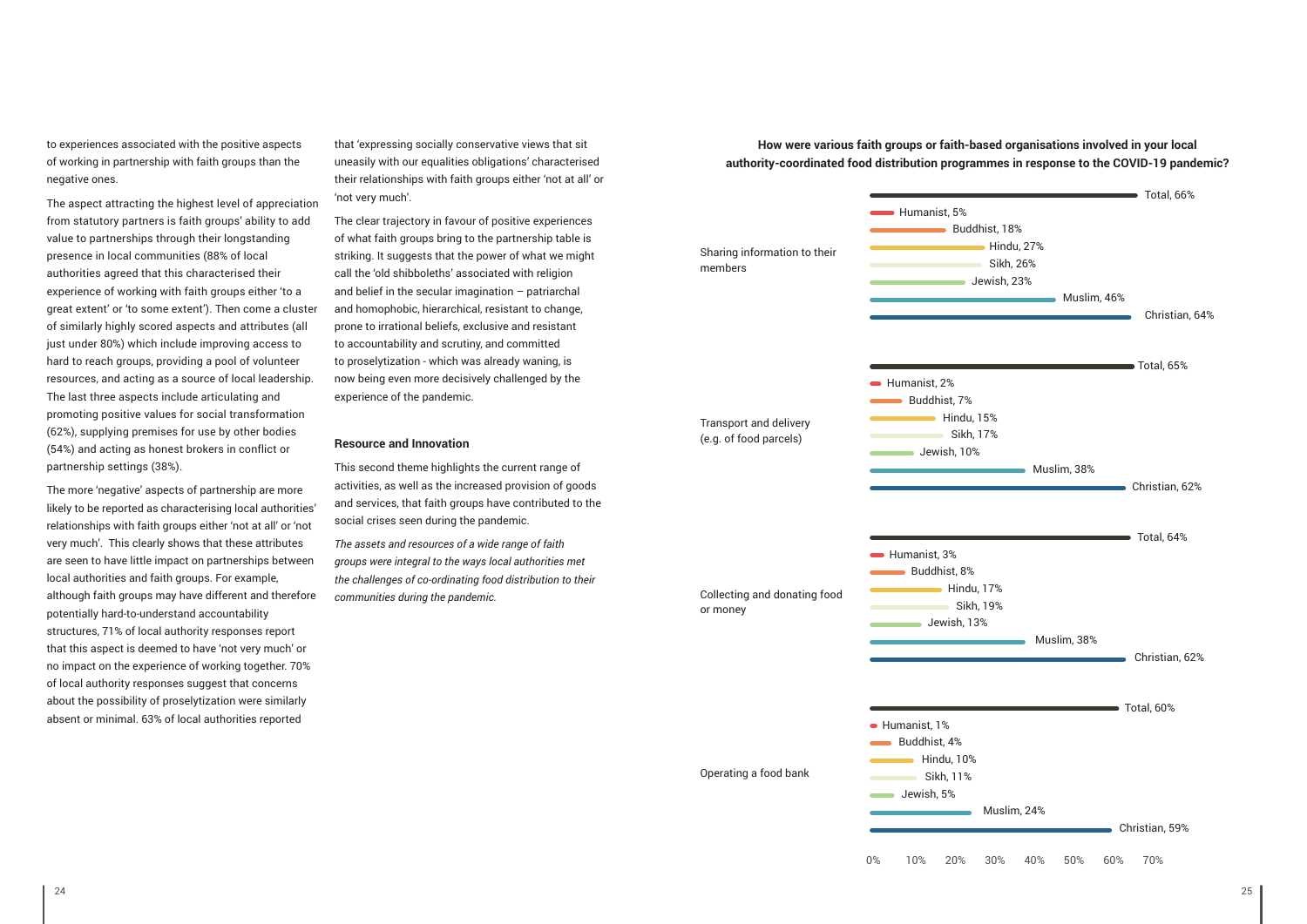

**These bars show the number of local authority respondents, from 194 local authorities, who reported that various faith groups had been involved in these ways.**

The data graph for this question lists a wide variety of resources that previous research has identified as being those traditionally provided by faith groups (see Literature Review). The research sought to quantify the use of these goods and services by local authorities during the pandemic. The results indicate a high level of use across all the local authorities in the survey, and the depth and consistency of the faith-based response. The graph above identifies the percentage of participating local authorities who used the resources of one or more faith groups or faith-based organisations as part of their food distribution programmes in response to the pandemic. The services that local authorities drew upon most included sharing information with their members (66% of local authorities surveyed), transporting and delivering food parcels (65%) and collecting and donating money for food (62%). 60% of local authorities in the survey involved food banks operated by faith groups or faith-based organisations as part of food distribution programmes that they coordinated. 59% of local authorities involved food banks run by Christian faith groups or faith-based organisations, 24% involved food banks operated by Muslim groups, and 11% involved food banks run by Sikh faith groups.

*Faith groups are central to addressing the key issues of food poverty and wellbeing as part of the crisis response to COVID-19*

This data is based on an extensive list of the main areas of partnership that have been identified in previous policy reports. The survey asked for data on each category of engagement, with the green column representing activity before COVID-19, and the blue one representing levels of activity since the emergence of the virus.

The graph shows that across the 194 authorities, the capacity for engagement has, perhaps not surprisingly, declined across most areas of policy engagement. Much of this might be explained by the shutting down

of premises and the furloughing or self-isolating of staff during the pandemic. However, the two significant outliers in this list where activity has increased during the pandemic are food poverty (a rise of 12% in the number of authorities identifying partnership working with faith groups) and mental health and wellbeing (a rise in 7%). This rise could be interpreted not only as a response to increased demand, but also reflecting the fact that many faith groups could have diverted their resources to these areas of engagement to compensate for the restrictions imposed on their other community welfare and outreach functions during lockdown. It suggests that the response of faith groups has been central to the ability and effectiveness of local authorities to deal effectively with the most severe social impacts caused by the first wave of the virus.

## *Faith groups and faith-based organisations are integral providers of new food distribution programmes as a response to COVID-19*

The survey identifies the range of new initiatives designed to combat food poverty and destitution in the light of the pandemic. In three out of the seven categories, the level of faith-based provision is located between that of the local authority and other voluntary sector groups i.e. setting up new food banks, cooking and delivering meals and emergency breakfast or lunch clubs. The lowest area of involvement by faith groups has been in the replacement of free school meals by food voucher schemes.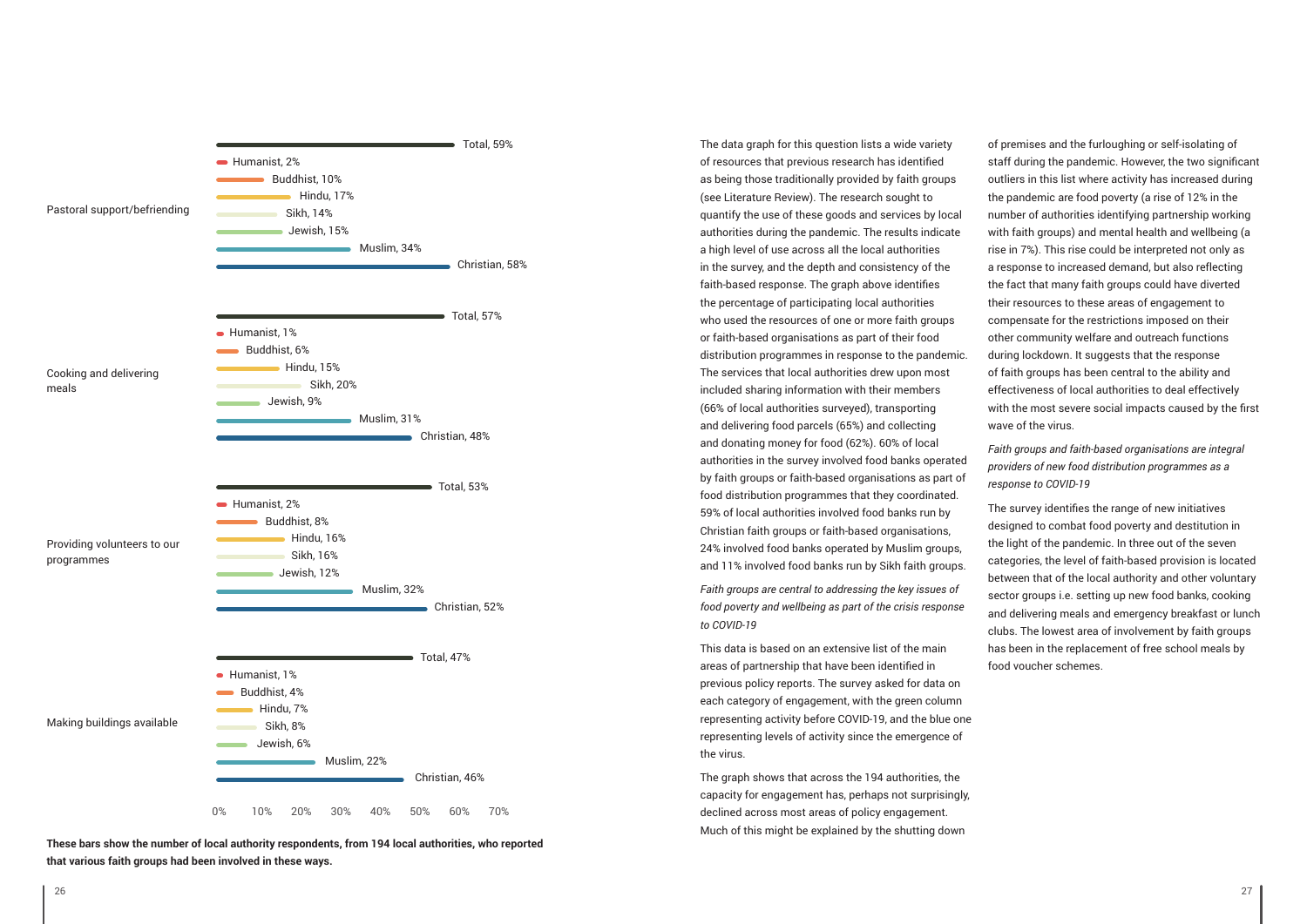**On which issues was your local authority working in partnership with faith groups and faith-based organisations before and since the start of COVID-19 (tick as many boxes as appropriate)**



<sup>29%</sup>

 $\blacksquare$  30%

0% 10% 20% 30% 40% 50% 60% 70% 80% 90%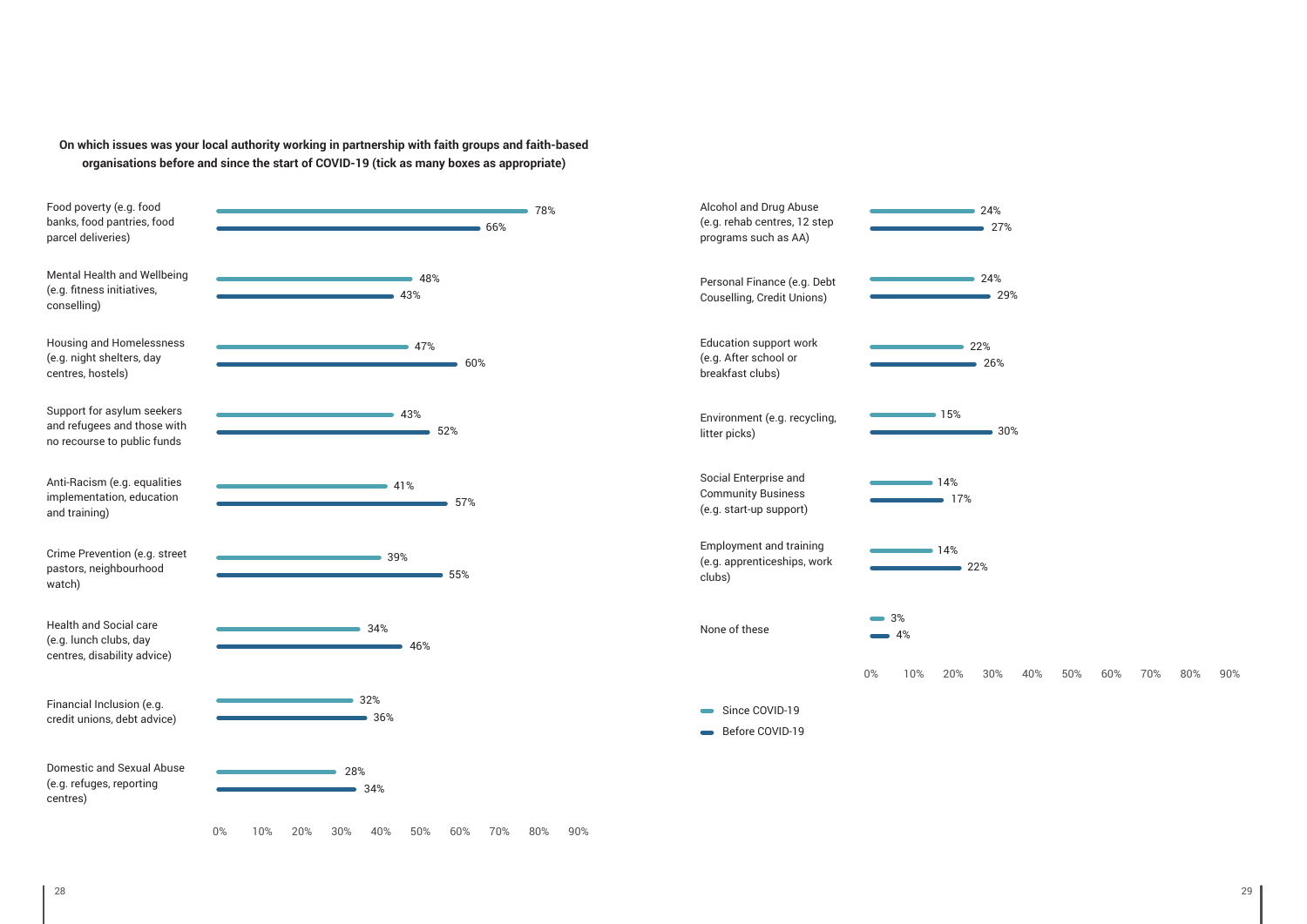### **New food distribution programmes set up in your Local Authority Area (by any statutory agency, or voluntary or faith group) in response to COVID-19?**



*Faith groups are establishing new partnerships with secular partners in key areas of policy response to COVID-19*



The survey asked local authorities to identify those policy areas where they are aware of new partnerships having emerged with faith groups since COVID-19. Faith groups are seen as increasingly significant players in voluntary sector and cross-sector partnerships (reported by 72% of respondents). They

are also integral to initiatives diffusing important services and information to vulnerable and hard to access groups (71%). An increasing number of local authority clients are being signposted or referred to faith group providers (69%).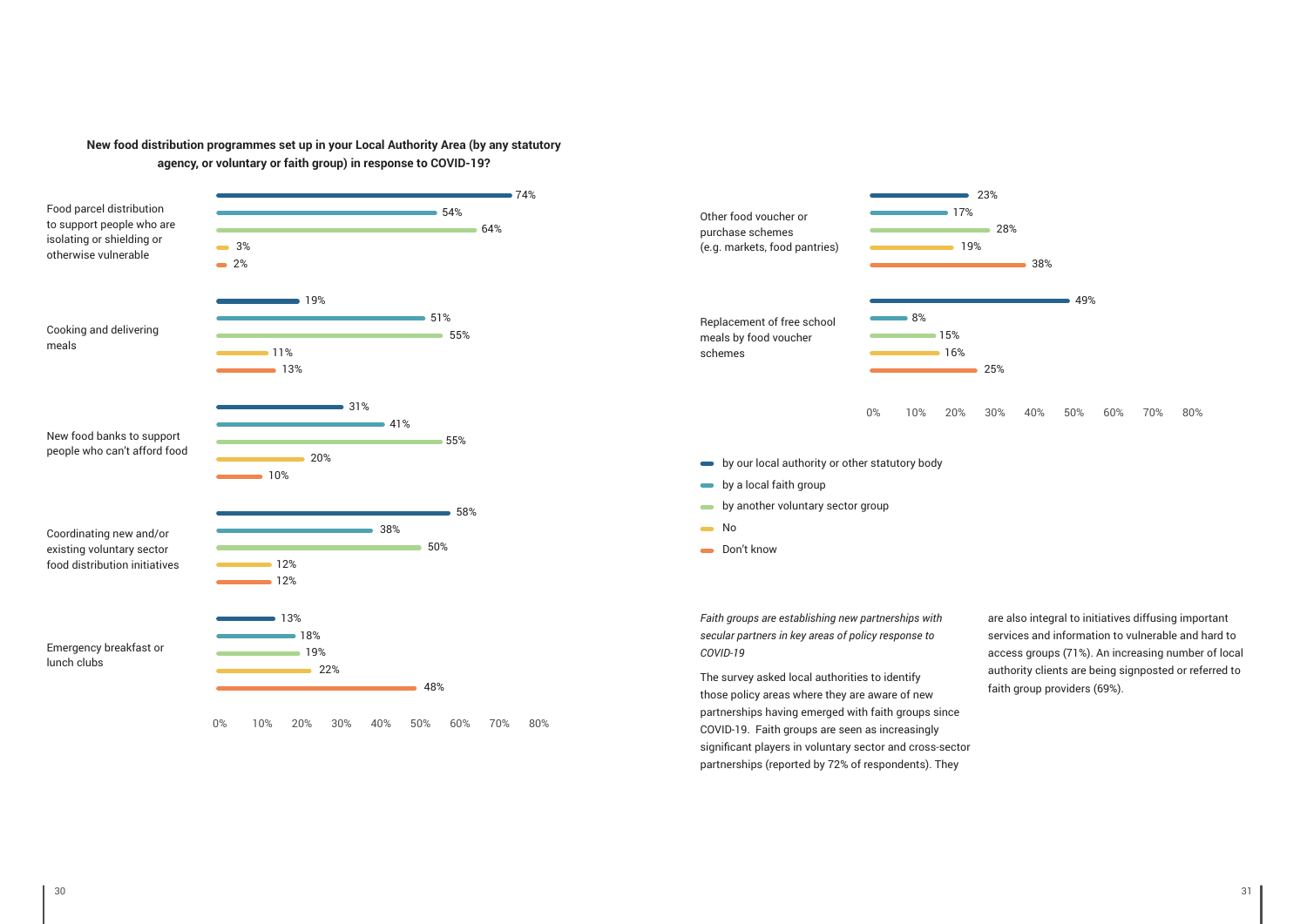### **New partnerships developed since COVID-19 between your local authority and local faith groups**





Other types of partnership seeing significant growth include voluntary collaborations with faith groups on service delivery and helping to develop better policy through information sharing. Just over half the local authority responses said that they were prepared to temporarily fund the faith sector. By contrast, partnerships involving more formalised and strategic arrangements in the coproduction of polices and services, and contracts for services are the two areas of partnership with the least growth.

This graph indicates that the strongest growth in partnerships is at the more traditional end of the partnership spectrum (i.e. faith groups are the nontechnical partners whose job it is to mediate resources between clients and providers through activities like signposting and outreach to the vulnerable). However, some countervailing data such as the strong growth in referrals from the council to faith-based services does suggest progress in fostering engagement at the more strategic end of the partnership spectrum. Here partnership is engaged not around the mediation of another's services, but around the active co-production of goods, services and innovation.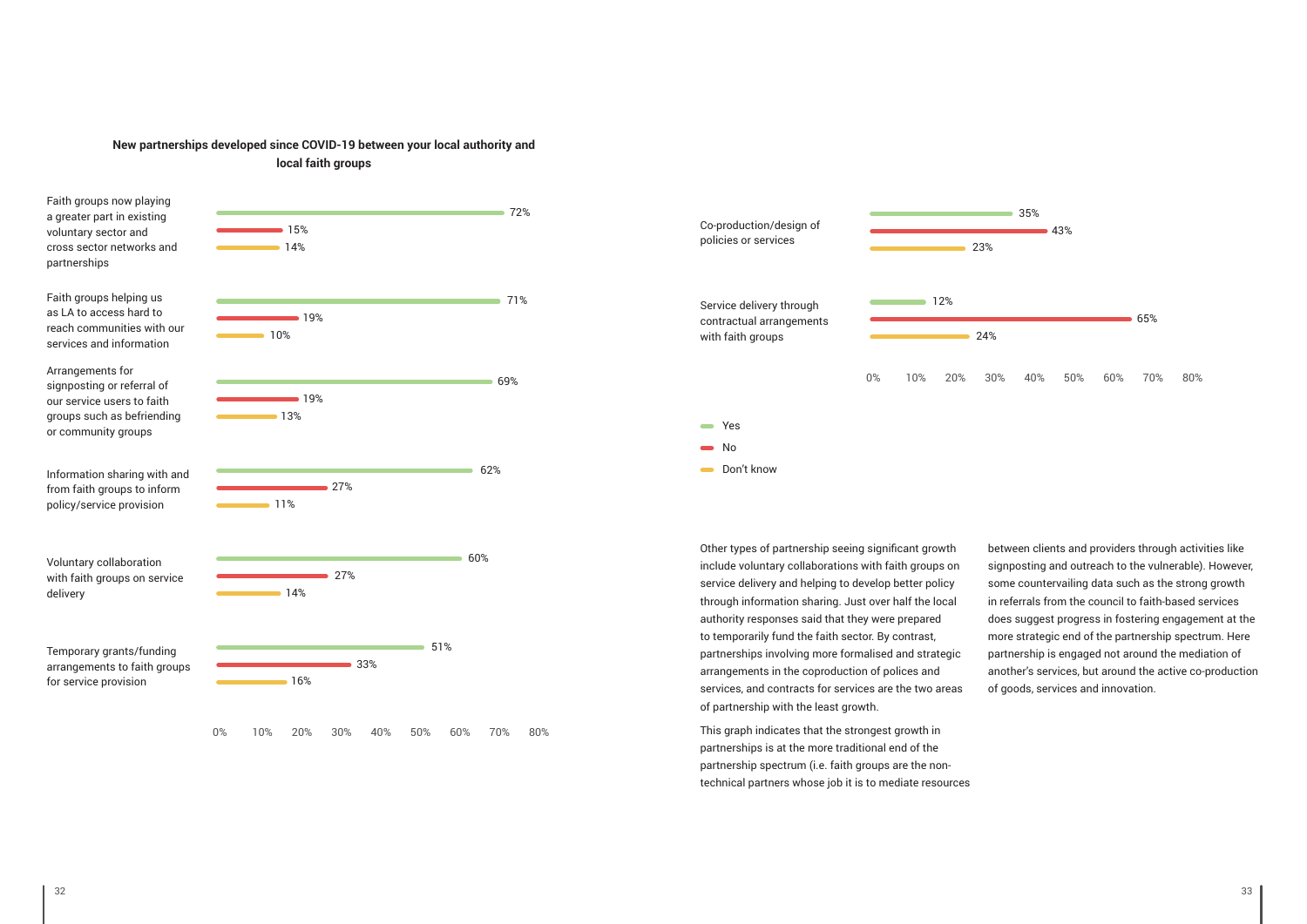#### **Strategic Futures**

This section highlights the willingness of local authorities to develop their relationships with faith groups and apply new learning to improving policy in the future.

*There is a strong expectation from local authorities that partnerships developed with faith groups during the pandemic will continue*

An overwhelming majority of participating councils and local authorities - some 76% - stated that they were keen for new partnerships with faith communities to continue into a post-COVID-19 policy landscape. Only three councils (or less than 2%) answered 'No' to this.

## **If you have developed new partnerships with faith groups during the pandemic, do you expect these to continue when the pandemic subsides?**



## However, what is more interesting for future policy developments is that 47% of local authorities wanted to continue their partnerships on the basis of change rather than more of same. In other words, with an expectation of creating a new and different approach.

The survey then identified areas of future priority for local authorities that these continuing partnerships might tackle. A number of options reflecting current issues were identified from the policy literatures, and each initiative was scored by local authorities on a fivepoint Likert scale ranging from 'Very Important' to not 'Very Important'. The responses for the 'Very Important' and 'Important' options are now presented for each initiative.

What this table suggests is that those policy initiatives that have been around for some time and have become well-established bridges between local authorities and faith groups (e.g. training for faith groups on tendering and procurement, religious literacy training, poverty hearings, interfaith groups), whilst still considered to be considerably important, are not perceived as the top priorities for the future.



**Which initiatives would be of value or relevance to your local authority?**

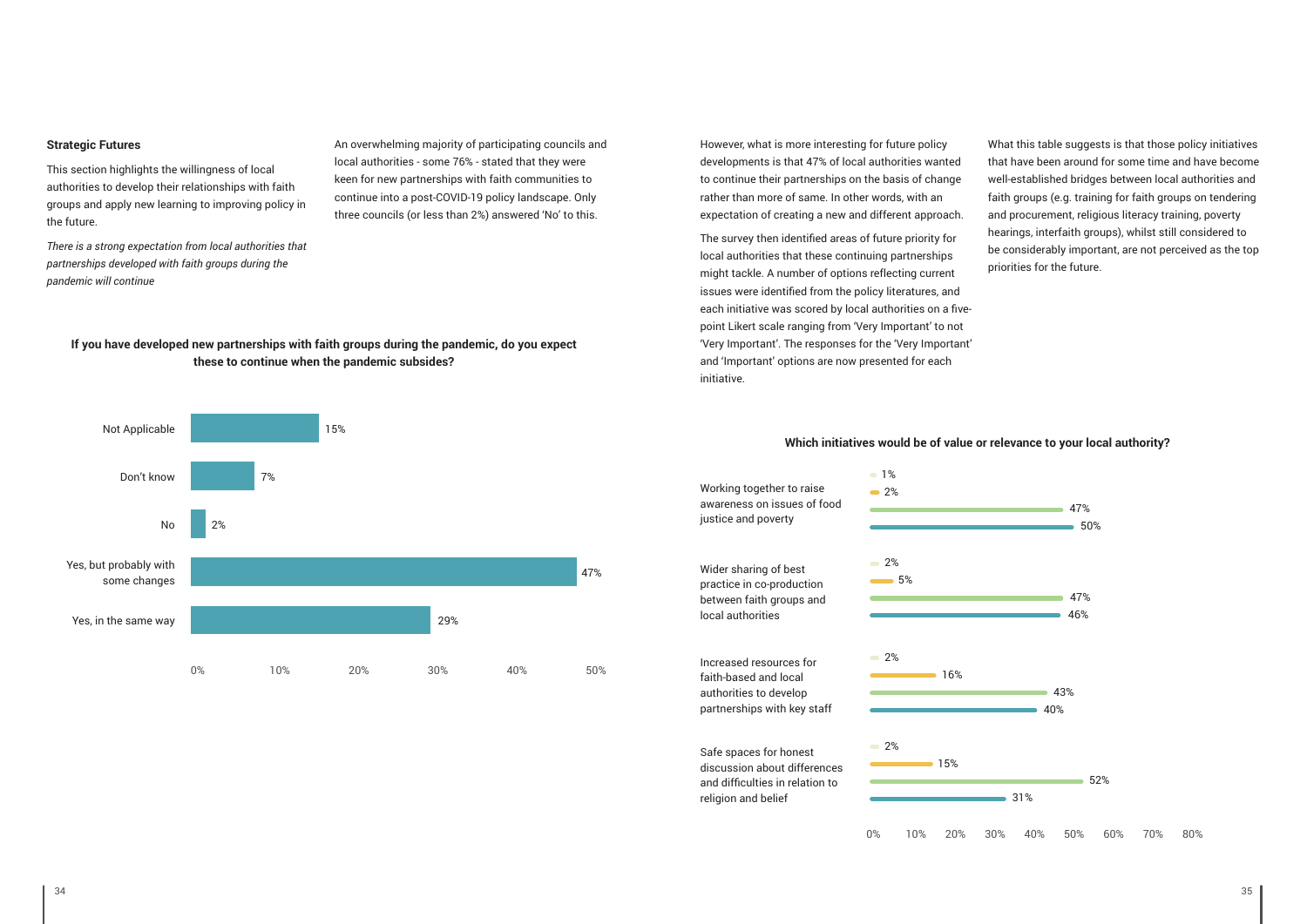

Instead, the top priorities now suggest an engagement based on relationship and shared experience – a shift to exploring and reflecting on what works in practice (i.e. the performative), rather than top-down initiatives that assume that everyone agrees this is a good issue to address (the normative). Thus the top three priorities reflect different aspects of a more proactive and egalitarian form of co-production: sharing the responsibility for awareness raising; sharing best practice of what works (not necessarily what should work); and creating safe spaces for an honest sharing of what really matters and the shared values that underpin them.

The figures in support of these three priorities suggest a deep shift in perceptions about how local authorities anticipate their relationship with faith groups and faithbased organisations will change in the future. Well over 90% of 194 local authorities identify sharing best practice in co-production with faith groups as a top priority, and over 80% of them welcome the creation of safe spaces to discuss what causes difficulty in partnerships for the sake of deeper and more honest communication.

- Not important at all
- Not important
- **Important**
- **■** Very important

The fourth most strongly supported priority seems to recognise that this deep shift in working practices needs resourcing so that these new ways of collaborating can be sustained. We now turn to the qualitative sources of this research, generated by both the interviews and the free text from the survey, to triangulate the reliability of the survey data, including that suggestion that local authority and faith group partnerships during the pandemic have interacted across three fields of engagement: relationships, resource and innovation, and future strategy.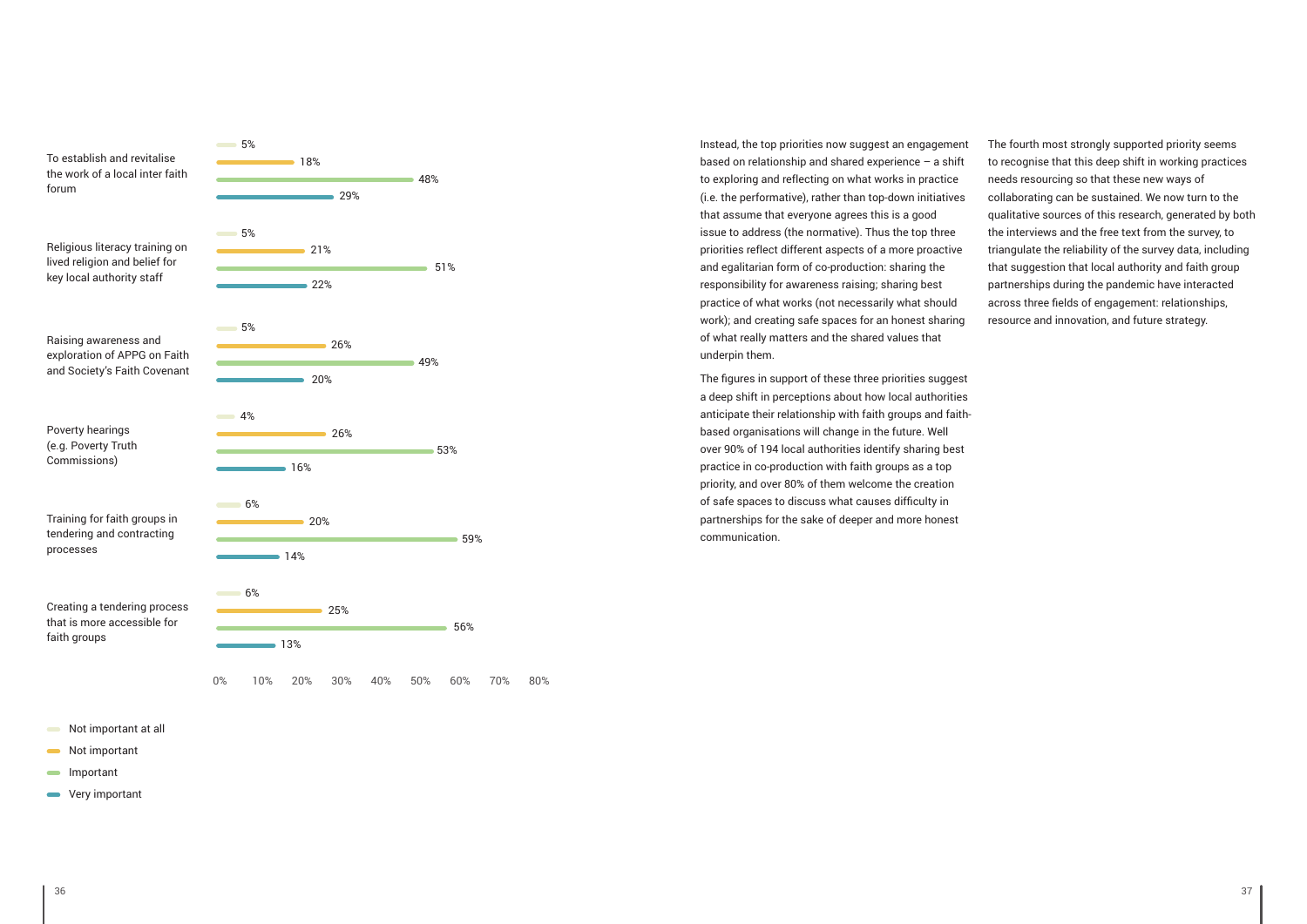## **Analysis: the interviews 6**

The interview schedule allowed our interviewees from both local authorities and faith groups and faith-based organisations to reflect on the current activities in their particular area that have emerged since the pandemic and what some of the drivers might be for these activities. The questions then delved a little deeper into the experience of the pandemic, and its impact on relationships and practices. They asked where points of connection and natural communication had been recognised, and where possible points of tension or miscommunication might have occurred. Finally, the question was posed as to whether the experience of partnership working during the pandemic had changed perceptions of the role that local authorities and faith groups should play in the future.

The local authorities and faith-based organisations we spoke to were engaged in partnerships covering areas as diverse as poverty, emergency food distribution, work with rough sleepers and homeless, addiction, prison rehabilitation, refugee and asylum work, and employment training. After coding, eight organising themes were consistently represented. These themes describe some of the aspects of relationship and partnership that have emerged from dealing with the trauma of COVID-19 in local and often vulnerable communities, and its ongoing aftermath.

#### *Responding rapidly to lockdown*

A recurring theme that emerges from the interview data is the sense of shock and disorientation that emerged in the immediate aftermath of the initial UK lockdown. A local authority lead from a rural area recalls:

'Right in the beginning it was incredibly intense. We had never done anything like this before. And we were making up as we went along. And responding to circumstances that were unfolding and changing on a daily basis. And so we didn't have anything at the beginning.'

Another local authority interviewee, this time from an inner-urban authority remarked,

'In mid-March, when lockdown happened, I realised that the council needed to increase food supply in the area very quickly. We had never done it before. I took the task of organising it. We created as quickly as we could eight community hubs for food and information distribution, drawing together volunteer groups, including faith groups who could potentially get involved in food distribution. It was very much "What's the quickest route we have got of getting the money out, of getting that support out there."'

Many faith group and faith-based providers also recalled that there was nothing in place to ensure the provision of essential food and medical supplies to many individuals and groups who suddenly found themselves in shielding or lockdown situations. One interviewee from a faith-based organisation said 'There was this kind of window of about a month where you felt folks just didn't know how to respond to what was going on… we were looking for a process to be started to be put in place. There was nothing.' The priest of a town centre parish church, which also ran a coffee shop and dementia café recalls, 'We pushed rapidly at the start as there was the realisation that there was nothing in place. And when we started there was this few weeks of just confusion, and we started to hear from folks who were having needs, and the council were not aware.' Another faith-based leader who works closely with their rural local authority recalled 'Obviously at the very beginning of the pandemic emergency, food was a key challenge – a problem. Lots of people going hungry, not able to get food and the food banks were faced with drying up of their usual donations because people were not going shopping, people were not going to church or mosque and leaving food at the back.'

The picture that emerges is both local authorities and faith groups/faith-based providers responding in an immediate way, drawing on existing contacts and projects, and re-purposing them as quickly as they could for emergency food distribution and support. The overriding theme is one of togetherness to face a common challenge and provide for those most immediately at risk.

#### *Admiration and respect*

A recurring motif that emerges from both sides is the sense of admiration and respect for each other's work in response to an immediate crisis and its subsequent aftermath. One Council lead reflects, 'I am not a person of faith but I have been incredibly inspired by a lot of the faith activism in my area. Practical faith if you like. Really quite inspiring.' Another statutory leader is similarly impressed. 'My personal admiration for faith groups has gone through the roof, just in terms of their commitment there. We as a local authority didn't know what we were getting into. And they have got involved with smiles on their faces and they've done it professionally. They have more than stepped up to the challenge. And… when we are surrounded by people who haven't been able to step up, it makes the people who do step up even more relevant and important than before.' A local authority outreach lead, working in the area of social justice reflects, 'Some of the more difficult stuff is where some of the faith groups have stepped forward… the asylum seeker and refugee communities, some of whom are destitute, and [have] no recourse to public funds.'

From a faith perspective, several were grateful for the ongoing guidance and support from their local authority, which had often been there originally, but which was now coming into its own as faith-based providers sought to increase their capacity. One respondent recalls 'X city council is a good council to work with. They have always been supportive of our work. They fund a lot of community work across the city. We have always had good and helpful feedback on our work.' Another faith-based provider is impressed and grateful, not only for the resources their council provided in support of their distribution of emergency food aid and social support, but the spirit in which it was offered. 'We said to the council, "We need to find somewhere else to store the additional food." And they were great, they went and looked for different places, talked to different partners in the local area. We had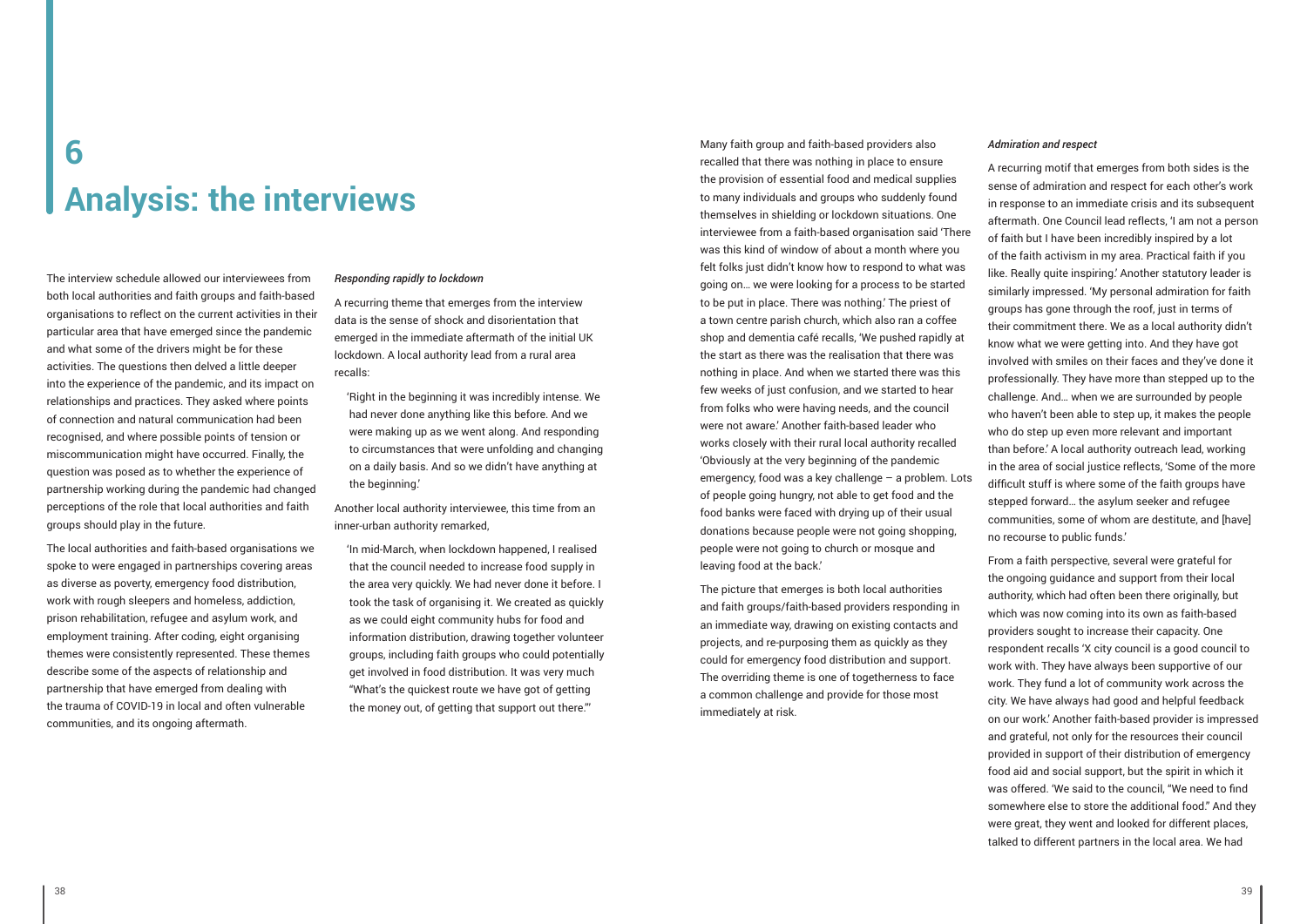the Head of Regeneration doing this for us. The local theatre arts college offered us one of their studios, which has been absolutely brilliant. Really practical stuff like helping us getting the drivers coming in, when people were on lockdown.'

These positive recordings of mutual admiration and respect triggered by the experience of the pandemic, some of which were pre-existing but some of which are new, form the important foundations for developing the sense of trust and reciprocity that will be required for deeper and more sustained collaborations in a post COVID-19 civil society space.

#### *Shared values*

Meanwhile, a faith-based service provider located in a deprived inner-urban context reflects on the nature of the relationship they have developed with their council over the years. 'They've been supportive of our work. We have really good discussions on a regular basis with individual council officers. I think the degree to shared values that motivate both of us is a commitment to overcoming poverty.' Another faithbased respondent was interested in the impact of the pandemic on interfaith relations. For this contributor, common values between faith traditions are not so much discovered through discussion as unearthed through joint, practical action. 'Partnership is about looking for win-win relationships, and looking for common ground. Different faith groups don't need to share anything in common, except the desire that where we live is a better place.'

The pandemic has highlighted not only the importance of rediscovering the values that underpin the sort of response that has thus far been seen in response to the challenges of the pandemic, and the motivations they inspire, but also the extent to which these values are shared. One local authority lead based in a small city authority reflects, 'It's clear there are people that have the same kind of motivation and values as other people have. And that is based on, you know, a mutual respect and understanding and a kind of non-judgmental approach and that's with each other, as well as the communities that we serve.' Another colleague, based in the same context, amplifies the range of values they see coming into play in the new spaces of collaboration that are opening up.

'It's the argument I make about the volunteer sector; that it's underpinned by good values of altruism, benevolence, kindness, generosity and patience. These are good values. These are good morals. These are good principles. To be governed by them is no bad thing. And the faith sector share similar values, but I think they can be more explicit.'

One thing the pandemic seems to have done is highlight the often hidden but powerful ways it has prompted many people to explore what connects and binds them together as citizens, rather than what disconnects and ruptures. The pandemic has been an opportunity for what one council leader memorably called 'pooling together commonalities' in ways that may be as much symbolic as they are legislated for.

An example of this, shared by many interviewees, recalled the way Ramadan and Eid coincided with the height of the pandemic. Requests were made by many mosques to be allowed to relay the call to prayer during this holy month as a way of bringing together many Muslims who were having to selfisolate or who were prevented from attending the mosque due to lockdown restrictions. After careful local consultations, the decision, was taken by many local authorities to allow the public broadcasting of the call to prayer. The overall effect however was to resonate for the wider, non-Muslim community, the values of solidarity, respect for the needs of others, and hospitality. A social cohesion lead manager reflected that it prompted them to imagine more empathically the needs of 'asylum seekers and refugees', and what the lockdown would mean for those whose 'lives are very precarious at this time, and whose access to their faith was very limited'.

A discovery of the importance of shared values, or at least a rediscovery of this fact, is another 'push' factor in an increasingly confident repositioning of both faith groups and statutory authorities into a potentially more collaborative space.

#### *Strengthening pre-existing relationships*

The desire to build on and strengthen existing relationships between local authorities and faith groups may have been an aspiration that would have developed over time, but it certainly seems to have been accelerated and deepened by the COVID-19 experience. The strength of existing relationships, and the stability and levels of trust they generate, were essential in the effective provision of services to date. One faith respondent in a busy inner-city authority reflected, 'A lot of council leads we already knew because we had good working relationships to start with. So, that was easy enough to pick up the phone or drop an email to someone to ask any questions or if there's any issues about the food or deliveries coming through. We were able to get through to them straightaway. Some of the [council] people were new in but had the right type of attitude with us…they already knew us, and…were happy to work with us..'

Others observed that existing relationships had been strengthened because of the pandemic. One council lead for a campaign to co-ordinate feeding programmes across a large city observed that 'The relationships with the churches and faith sector generally that have supported us in the past have strengthened during COVID-19. And there has been

a more proactive relationship from the faith groups themselves.' A faith-based respondent reflects that local authority partners are making a noticeable effort not to take offence at beliefs or values that they may not agree with, for the sake of preserving the good and harmonious relationships that have been built up since the pandemic. 'If you as a council person wanted to choose to work with faith communities, you could easily find a reason to not do so. You can pick something that was controversial about a number of agendas and say, "I can't work with these people if that's what they believe." Since the pandemic, I sense that people have chosen not to behave and work like that. I think there's now a fairly healthy relationship of both cooperation and collaboration across the faith communities with the local public sector. Of course, there's always more that could be done.'

#### *Governance and Partnership*

The interview data has already identified that one source of admiration on the part of local authorities towards their faith-based partners was their professionalism, which had made it easier to put together joint initiatives at very short notice. The question of perceptions of professionalism brings to the fore the theme of governance. Are the new insights around shared values, and a renewed sense of admiration and respect for the assets that faith groups have contributed to the pandemic response, beginning to prompt a recalibration of how professional partnerships might need to be imagined – perhaps on a more equal and accountable basis? As one faith-based contributor noted, the way their local authority worked with faith groups before COVID-19 felt like '… being a junior partner, which is not a comfortable feeling.'

One approach to governance evidenced by the data highlights the expectation that it is primarily about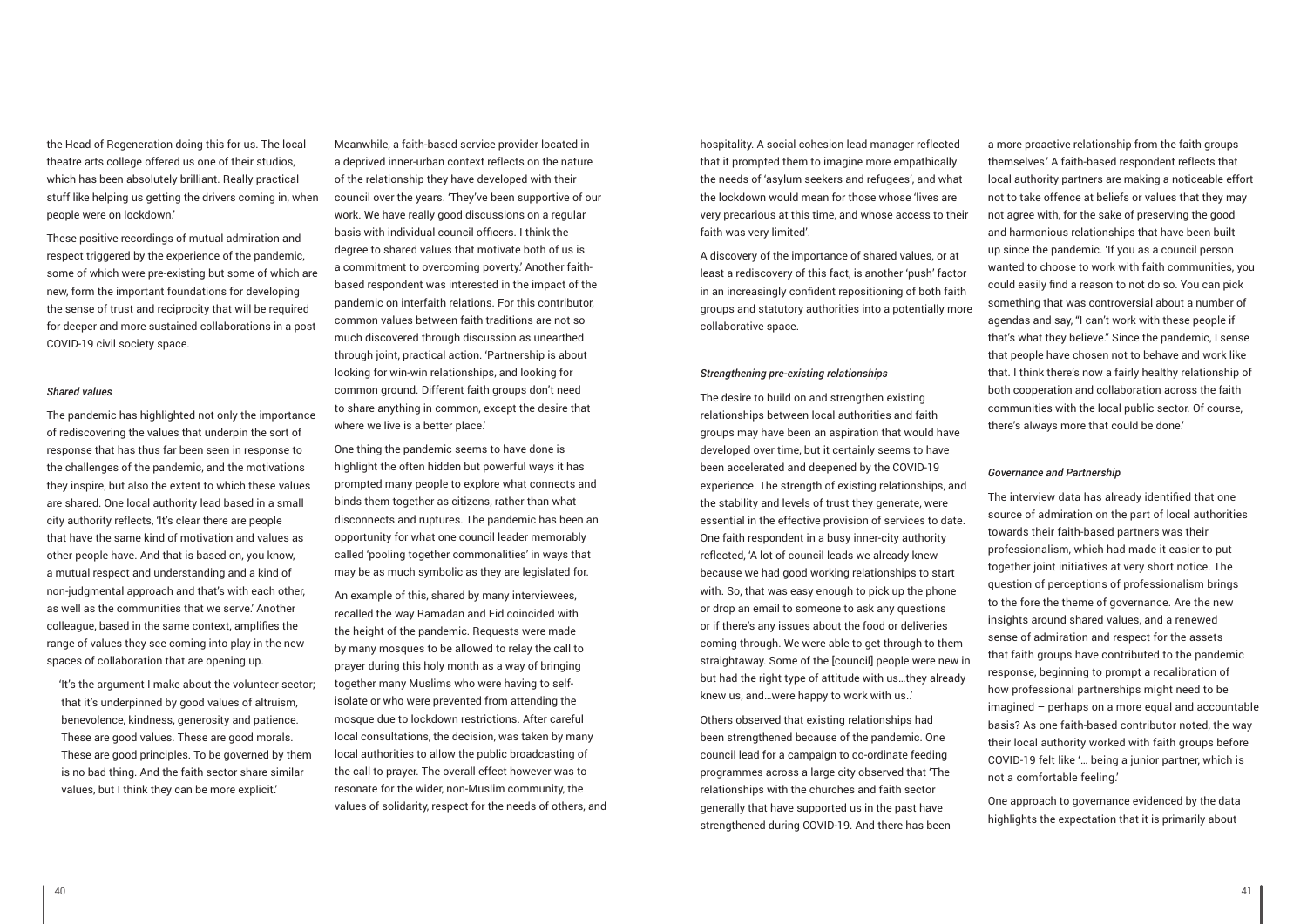complying with necessary legislation around issues such as health and safety, diversity and inclusion and safeguarding vulnerable people. One local authority interviewee expressed confidence they could work with faith communities over the pandemic, because they knew that these faith communities had already been through the relevant training and assessments. 'We have certainly found that based on our relationships pre-COVID we knew that this group would come in and they would adhere to all of the kind of regulations that we've had to put in place. They're following all the social distancing planning and all of that kind of stuff, and that shows their ability to absolutely step up to the mark and continue delivering.'

Another contributor from the statutory sector identifies a slightly broader definition – one that allows for the contribution and interplay of attitudes and approaches, as well as legal processes. They suggest that faith groups can allay any residual suspicions concerning their motivations or ability to do the job by bringing the following attributes to the partnership table: 'It's about good interpersonal skills, emotional intelligence and the ability to be proactive with that reassurance that there is transparent accountability, that there are cool business policies and procedures in place like safeguarding. That people are trained, that they aren't amateurs, that they operate to the same levels of due diligence and have a robust proven track record as anybody else. They need to be proactive with that.'

As well as adherence to proper regulations, and good interpersonal skills, a faith-based provider suggests that allowing faith groups to align their actions and initiatives with what they call their 'tenets' of belief would also be an invaluable contribution to good governance. 'My experience is as soon as good trusting working relationships are established, then that which could be a problem is often not a problem. People will align around the things that they want to do jointly rather than major on some of the things they might want to argue about. It has regularly been

my experience that where people see what faith communities are wanting to do, then they want to align with their endeavours. Local government strategies and policies don't need to weigh in against the tenets of the individual faiths.'

However, one local authority leader identifies perhaps the most far-reaching agenda for a reconfigured partnership relationship, based on their experience of working with faith-groups during the pandemic. 'The main thing I will keep coming back to is relationship, and that I suppose is about a commitment to a way of working that is open and inclusive and collaborative and codesigned and doing our best to understand each other's worlds. I think all partners and indeed our own staff found that way of working to be liberating and empowering in the emergency phase.' 'Doing our best to understand each other's worlds' is a striking phrase that suggests a commitment to a deep empathy that can only come about through listening to the experience of others, and reflecting on the values that drive them. The idea of empathy brings to the governance and partnership debate a value that expresses a willingness to work in a relationship of deep equality. It also generates more satisfying and creative work. This participant observes that the principles associated with empathy – inclusion, collaboration and co-design – were 'liberating' for both their council employees but also the partners they were working with, including faith groups.

These fruitful reflections move the dial over issues of governance and partnership working between local authorities and the faith sector. Whilst recognising that compliance over regulations is important, the significant role of interpersonal skills, aligning practices to 'tenets' and the role of empathy have also been highlighted as essential elements for future partnership success.

#### *Innovation in service design and delivery*

Given all that has been reported in the data so far about coming together in a crisis to improvise and experiment for the sake of effective service delivery, it is not surprising that the emergence of innovative and creative responses was regularly alluded to in the data. Many local authorities reflected with some amazement on how they managed to set up systems of distribution and referral within a matter of weeks that would have normally taken months or even years, Some have gone as far as redesigning their emergency response infrastructure, in light of the unprecedented impact of the pandemic on all aspects of society. For example, one authority abolished its centralised emergency response structure into 10 delegated cells, each with responsibility for one policy area (such as young people, the elderly, business etc.) This new delegated structure has expanded the opportunities for expertise and knowledge from across the whole community to be deployed, including faith groups who are providing leadership of some of the cells. This newly delegated way of working has continued, aided by digital platforms, as the policy focus moves from an emergency to a rescue and recovery phase.

One faith-based charity lead, with several years of fundraising under their belt, raises the question of how these less centralised and more bespoke ways of working in partnership will be funded in the future. They reflect, 'A new way of working through bad situations, you always get some amazing inventions that can be a really good. We all need to come away from the competitive side of fundraising and tendering that there has been in the last 10 years and look more seriously at partnership. Sometimes when we're working with other voluntary sector people, there is that competitive feel… we're all chasing the same little pots of money. This experience of the pandemic has been very different.'

Another consistent theme in the data explores how the move to the online world because of self-isolation and lockdown has been a surprising source of innovation. This research has found that use of digital communication platforms such as Zoom, Microsoft Teams and Chatbox is being experienced in three ways; as a form of exclusion, as a form of inclusion, and the urgent need to create new forms of etiquette around the use of these tools to avoid people feeling overwhelmed or burnt out.

As regards tackling exclusion, examples that emerged included a faith group taking the initiative in working with other charities to provide free iPads and laptops to marginalised communities such as asylum seekers, refugees and migrants, as well as those within isolated Black, Asian and ethnic minority communities with no means to pay for connectivity to essential goods and services. Another local authority teamed up with a faith-based food distributor working with vulnerable and off-grid individuals to provide mobile phones that could be distributed with the food parcels. These individuals could then maintain contact with their food providers, access other goods and services and link up with more people in the locality.

In terms of digital inclusion, many respondents commented on the beneficial consequences of moving to online meetings as a response to the pandemic. First there was the enhanced ability, created by digital meeting platforms, to hold ongoing and regular meetings between faith groups and local authorities. Meetings and networks that were scrambled as an immediate crisis response can now be patterned on a long-term and sustainable footing. Here is a typical response from a local authority via the survey: 'We have established a Faiths Group that meets every two weeks and through which we share information, test out changes and initiatives and work with them to distribute key messages as we strive to establish the right behaviours in our communities.'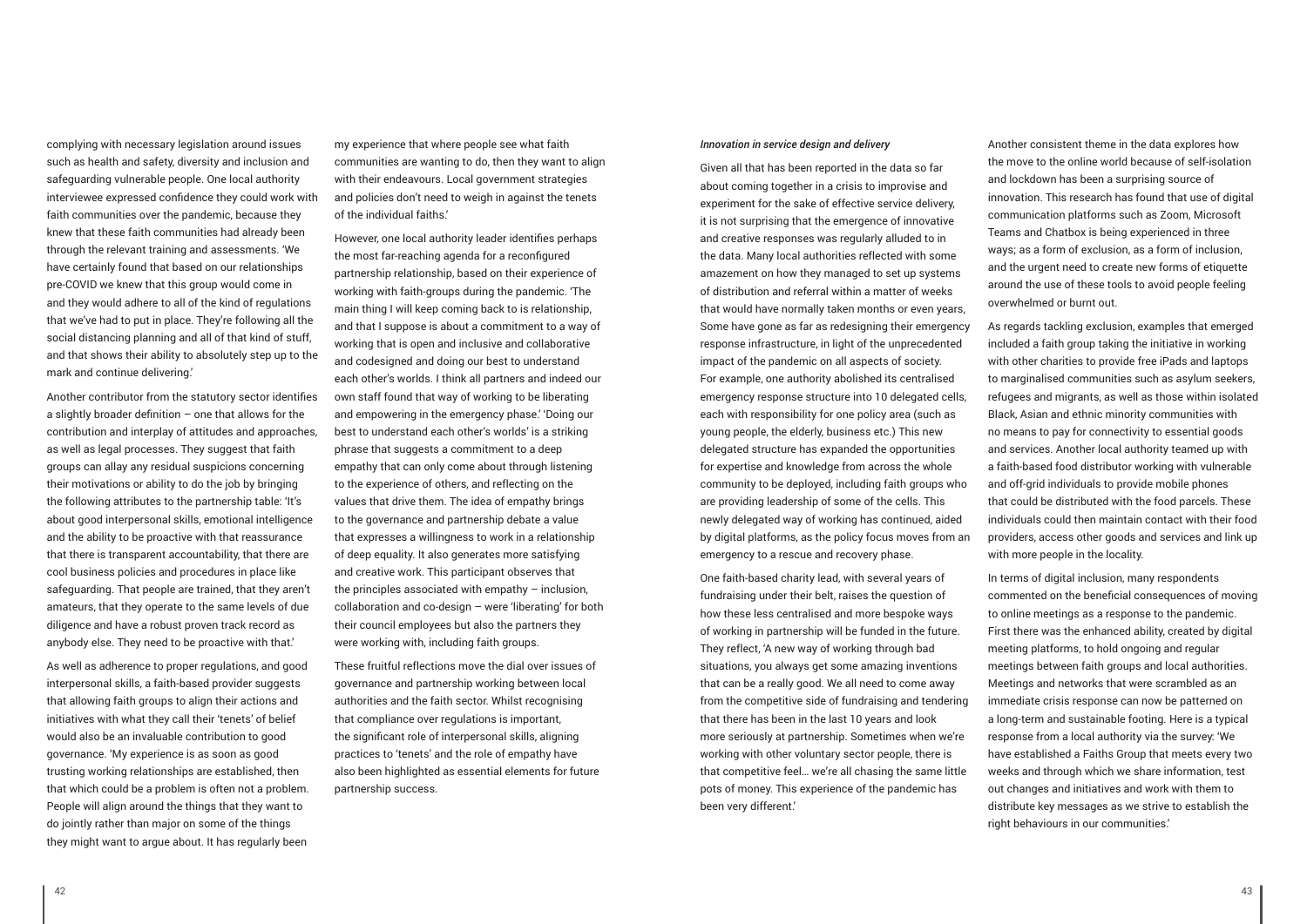Key to a shift towards inclusion is the numbers and diversity of local citizens who can participate in policy formation processes. One faith-based manager of a health project working in a multi-faith setting with high levels of deprivation reflects how initial conversations with their council around emergency food distribution quickly moved into areas of mental health, physical wellbeing, discrimination and social isolation. This extended extract identifies well the multi-layered ways in which increased inclusion and participation can also lead to increased effectiveness in joined up thinking, public scrutiny, a diversity of voices and opinions, and service delivery.

'But the deputy leader of the council, who was actually chairing these COVID-19 meetings said, "We need to keep this going. This has been really helpful. And we need to keep it." And so we widened it. We've brought in a number of voluntary sector organisations, and public health to a wider forum that meets on Zoom. It's easier on Zoom and Teams to include more people. We don't have to worry about the size of the room booking or whether people can sort of, you know, make it. We have people who come onto Zoom and they can dip in and they can move out. And we've got the Chat Box. So people can actually have their say, even if they're not confident about speaking in public. It's been a very good development and has included so many more people. We're now looking at the equalities strand, and trying to bring in people who can represent not only faith groups, but also people with disabilities and women's groups. We are now looking very closely at the data that Public Health England is giving to us. But I found that to be not restricting, but actually quite empowering.'

Faith groups are also pioneering the use of digital resources to meet the needs of their own communities – such as online prayer and meditation sessions and

online worship services. There is some early evidence to suggest that local authorities are aware of the potential of these new forms of digital connectivity to promote wellbeing and combat social isolation in the wider community. One free text comment left by a local authority respondent on the survey observed, 'It would be good to further explore the positive aspects of the pandemic caused by the enforced move online, as this has provided a non-daunting way in for people wishing to learn more about faith, and a way in for people to continue to follow their faith wherever they live, especially in a rural area. It is also reassuring for people who are now nervous about returning to places of worship to be able to participate online, and a familiar way in for a younger demographic.'

A third discussion around the digital is also beginning to emerge around the etiquette of digital participation. One respondent observed a discomfort from a council over how meeting minutes should be kept  $-$  and if not, then how would action points and decisions be recorded, shared and then monitored. Another early point of tension revolves around the exponential growth in meetings, which may serve the needs of institutional bodies such as councils or large faith group infrastructures but can easily de-incentivise activists and volunteers. A faith co-ordinator from a rural authority records that some of their faith-based reps already potentially struggle with meeting fatigue. 'There was one or two of them saying, "Do we have to do all this stuff each week? We are practical people. We are here because we want to see the practical stuff happen."'

#### *Some Ongoing Tensions*

Some interviewees expressed experiences that highlighted ongoing tensions between faith groups, faith-based organisations and local authorities. Whilst a minority position, their views nevertheless represent an important critical perspective on the direction of travel, drawing particular attention to issues of power, and the right for faith groups to offer a dissenting narrative based on their long-term perspectives and deep visions about the nature of society. There was ongoing concern that the methods used by faith groups (for example unaffiliated food banks) would create inappropriate dependency relationships with vulnerable clients. Some reflected that many faith groups were populated with declining and aged membership bases and did not have the necessary resources to contribute to the pandemic.

By contrast, other statutory contributors noted that the faith sector could be over-populated by too many independent enterprises, each making a separate contribution to food poverty such as a food bank but refusing to work in partnership with other faithbased or secular local actors. The rationale of these groups appears to be to gain market share, rather than addressing issues in a collaborative way. This lack of joined-up structure makes it difficult for local authorities to be amenable to partnership working. There were also some perceptions that faith groups were instinctively indifferent to areas of law such as health and safety regulations. This indifference often came to a head over issues such as the requirement to observe social distancing at religious events and festivals, safeguarding and food hygiene during the pandemic. Finally, in contradiction to some of the previous observations, there was a small body of views that suggested that faith groups had been unresponsive to the invitations from local authorities to join in initiatives to promote community safety. As

one local authority lead commented 'I would have like to see more faith groups contact us rather than always us reaching out'.

From a faith-based perspective, some voices expressed concern at the resilience and capacity of their local authorities to translate warm words about deepening relationships and collaboration into future policy developments. One observed, 'They are simply exhausted.' Another food hub manager reflects, 'I think what's important is that we don't lose what we have. I have heard some people in the council say, "Let's go back to normal." If normal means that the lessons learned from COVID-19 are simply going back to being strapped onto the computer. If going back to normal means we're back to our desks doing what we used to do then that would really be a huge opportunity missed for the council.'

Other interviewees reported a suspicion that a residual mistrust and antagonism to religion remains in town and city hall corridors. This observer reflects this perspective with great clarity. 'Discussions with the local authority are always difficult because it's not an equal discussion. A lot of the faith organisations are involved in community interventions, and a lot of people in authority think you are bonkers if you've got faith. "Can they be trusted? They're a bit odd." There's all that stuff goes on within the meetings.' Another faith-based provider, running a homeless project in an inner urban project reported 'Our sector tends towards the hard left ideologically, politically, which pivots towards a constructionist, secularist's ideal in which the faith institutions are the old enemy. We might as well be monarchy!' Meanwhile, a Muslim faith leader reported their perplexity at persistent requests from social cohesion officers for physical access to mosques during lockdown. The expressed reason was to ensure safety messaging on the conducting of funerals was widely dispersed to Muslim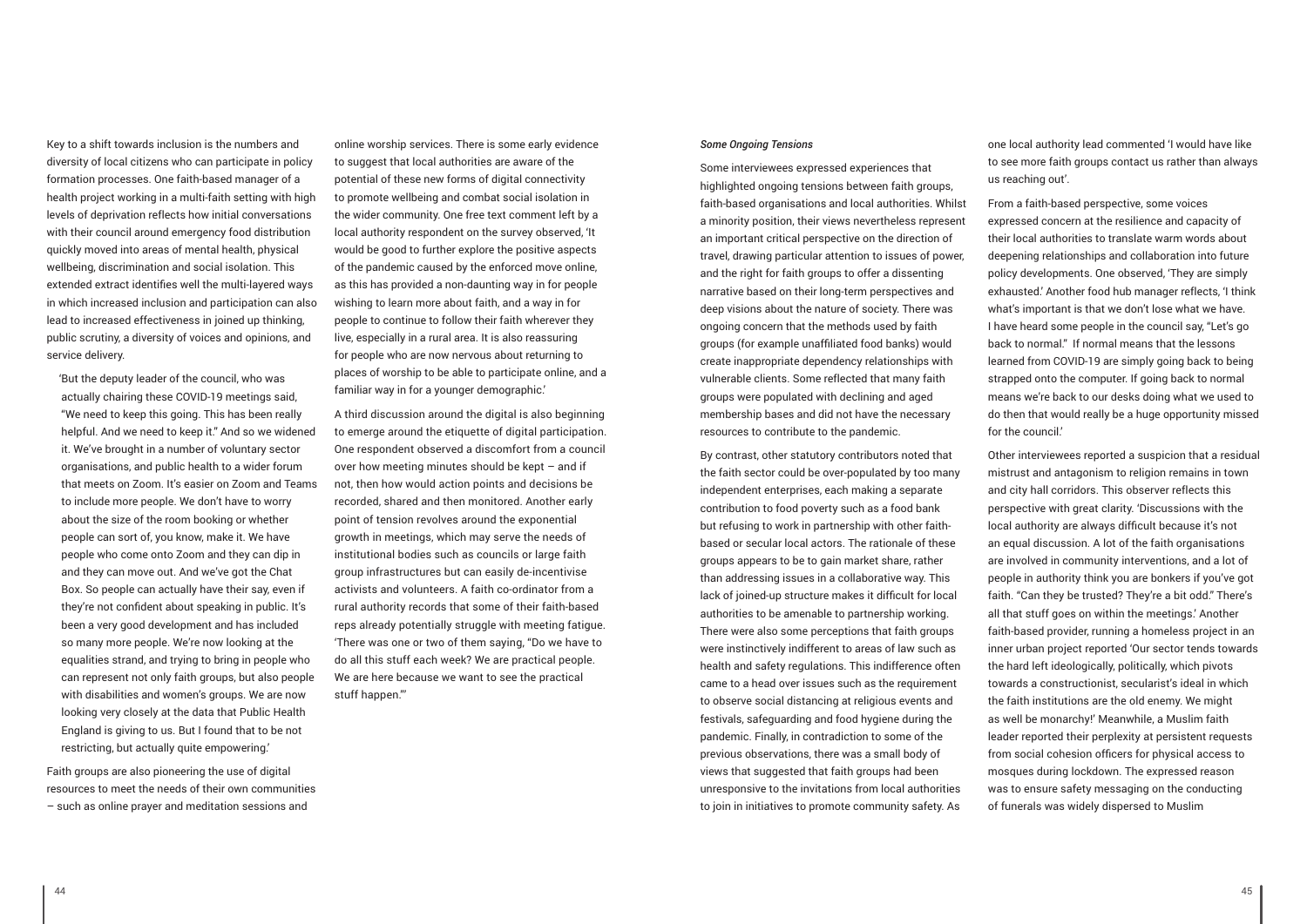communities. The respondent offered multiple ways of transmitting the message along email channels and social media, on the basis that no-one was attending mosque in observance of government lockdown guidelines. The persistent nature of the requests made them suspicious of an ulterior motive for wanting access to the mosques. 'I sense if I'm completely honest they wanted a way in to communicate with mosques during this lockdown, you know, to continue to do Prevent work. But obviously, there's a toxicity and a suspicion around it.' Case studies such as these suggest that local authorities still have a deficit of suspicion to overcome if faith groups are to feel comfortable engaging in more co-productive forms of social delivery.

#### *Future directions of travel*

Several respondents used the interview to reflect on the implications of the pandemic experience for the way in which the policy and civil society space might evolve in the future. Reflection fell broadly into two sets. The first set reflected what we might call an 'organic' view of growth and development. This view sees the experience of the pandemic as a largely hopeful exercise in restoring and revitalising local democracy. As local communities have had to largely arrange their own emergency responses to the pandemic, so this has opened up new forms of connection and communication across ideological and bureaucratic lines. Local groups and institutions have learned to be more accountable to each other, and listen more closely to experiences, in order to provide effective solutions. One faith-based respondent was content that processes of coming together should be allowed to just evolve naturally, rather than necessarily being strategically planned. 'This is just kind of how it should be, that we should be working in partnership with other groups... I feel like we're just doing what we should be doing… a

local congregation working in partnership with other key players in the community, doing things together. I think for some of the volunteers that have joined the group, it may be a bit of an eye opener that the church can be involved as part of that network, and have a kind of organising role. It's all about building relationships, it's a lot of work on local democracy. The work that we do, we aim to do together.'

 A local authority lead for social enterprise comes to a similar conclusion, seeing the strength and resilience of local communities being grown from the growing intersectionality of individual's lives. They observe that for many people there is no longer a false dichotomy between the so called religious or secular parts of their identities. 'I think at a local level, there will be those connections made just purely through individuals that are involved in different organisation – you can be on the board of the social enterprise you can be part of a particular church, mosque or temple, you could work within the council… you could be all those things. There are all those individual links coming together, and all that knowledge is fitting together with the local.'

The second set of reflections represent what might be called the strategic view of development, in which the gains in understanding and experience of effective partnership and collaboration learned during the pandemic need to be consolidated at a formal policy level. One local authority leader for example reports they are exploring how best to move forward their pandemic-response systems of communication and participation onto a more permanent footing. 'During the pandemic we set up weekly community hubs meetings between the council team, and all the different voluntary sector partners. We met weekly to look at all the practical stuff, but also the developmental things of what we're doing. We all came to a position where actually, this way of working has been a real positive way of working. One of the councillors is actually leading on a plan of how we work together going forward.'

Another reflection from a local authority source contributed via the survey proposes a large-scale programme of funding to grow the capacity of faith groups so that they can fulfil the increased demands potentially expected of them from policy thinking. 'Fundamentally, more funding is needed to continue to support, encourage and grow the relationships between faith, civil society and the wider community. Faith plays a hugely important part in thousands of residents' lives, governing their social constructs, habits, interactions and morals. If we want to keep engaging with faith organisations in a wider and more productive way, we must be able to support growth in their infrastructure, social value projects, leadership, inclusion and in the models and mechanisms that exist to nurture support e.g. Faith Forums.'

We leave the final words from the analysis of the interview data to the reflections of a local authority lead in a rural authority.

Their powerful metaphor not only encompasses technical and resource implications. It also suggests the shifts in mindset and approach that might be required if the new civic space that has opened up is to be sustained. Will collaboration be allowed to criss-cross freely across a more porous policy terrain or will future projects be re-inscribed with borders and barriers which reinstate hierarchies and notions of expertise? 'We realised that no one organisation could get us out of it. Not one part of the system could help turn the tidal wave of needs. We needed to work together, and in order to be able to work together, we realised we'd have to pull down the fences and build bridges. Whether they'll blow out the bridges and put back up fences is yet to be seen.'

#### *Gathering the strands*

This analysis of the data has highlighted key commonalities, but also differences between local authorities and faith groups in their experience and understanding of the policy implications arising from the extraordinary period of human history we are living through. Both sides agree that the experience of the pandemic has galvanised relationships, making explicit the existing models of faith based social care and social justice engagement in often exciting and more accessible ways. There is widespread recognition that both institutions need to change; to become more agile, flexible and innovative in the context of growing demand but also reduced resources. Interviewees from across the board agree that the necessary and rapid shift to online ways of working have brought unexpected benefits which need to be unpacked and explored further.

However, there is a minority of voices, some quite vociferous, who warn against an uncritical and headlong rush into this 'new normal'. Voices from both sides articulate some cynicism and suspicion; unconvinced that a lurking secularism within local authorities has been sufficiently eradicated to allow a more open public space to emerge or a wilful desire on the part of faith groups to play by their own rulebook has been sufficiently expunged to allow proper issues of safety and wellbeing to be addressed. It will be important going forward into potential new spaces of co-production to pay attention to what these voices are saying about power and critique, and to make sure that a diversity of views and perspectives – both supportive and questioning  $-$  is held in a positive and mature tension. That in itself will be a sign that a successful transition to a policy framework characterised by egalitarianism and mutual respect has been achieved.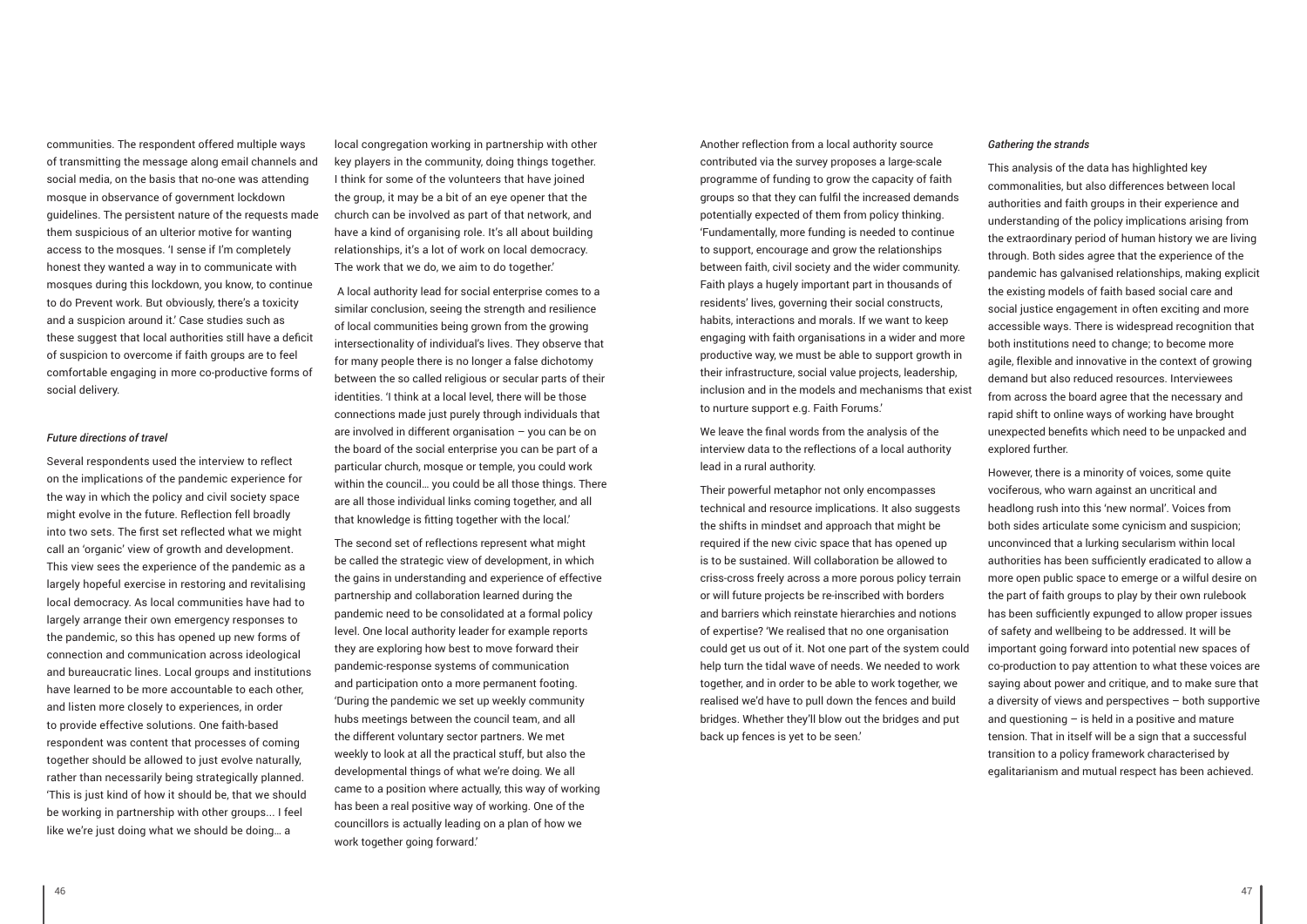## **Headlines and Key Findings 7**

#### **Headlines**

- 60% of local authorities who participated in this research involved food banks operated by a faith group or faith-based organisation as part of their response to the pandemic;
- 67% of local authorities report that there has been an increase in partnership working with faith groups since the start of the pandemic;
- Partnership has grown most since the start of the pandemic in relation to food poverty (up from 66% of local authorities before COVID-19 to 78% now) and mental health and wellbeing (up from 43% to 48% now);
- 91% of local authorities describe their experience of partnership with faith groups as 'Very Positive' or 'Positive';
- 93% of local authorities in our survey consider wider sharing of best practice in co-production between faith groups and local authorities to be 'Very Important' or 'Important';
- The most diverse local authority areas are also the most likely to see their faith communities as open and inclusive, rather than closed and conditional;
- 76% of local authorities expect that new partnerships undertaken with faith groups during the pandemic will continue afterwards. 47% of them want these partnerships to continue on a changed basis after the pandemic;
- Future priorities are focused on deeper coproduction of goods and services, rooted in named shared values and a shift from 'authority' to 'enabler'; and
- Faith groups are pioneering inclusive digitally based outreach to communities that could help local authorities address wider issues of inclusion, participation and belonging for the most isolated, vulnerable and socially marginalised.

Across the data, we see a desire and commitment to understand and explore further the more honest and authentic *relationship building* that has already occurred, but needs to continue if innovation and hope are to be accessed for future challenges.

In both sources of data, we have seen a renewed appreciation and understanding of the wealth and necessity of the *resources and innovation* faith groups have brought to the pandemic response, and the way this has led to a commitment to share insights and innovation from both sides.

Finally, we have seen how in both sources of data, a desire and commitment has been expressed to move from a passive service-mediation model of faithbased engagement to a more active co-production model. On this reading, what we have called the *strategic* element of partnership, future visions for improvement, and the strategies required to fulfil them will feature more fully and intentionally the insights and expertise of faith communities.

The ten key findings from this research can be summarised as follows:

- 1. The research has uncovered an overwhelming endorsement and appreciation of faith-based social engagement in response to the pandemic;
- 2. The research has generated a new framework for understanding the shifts in partnership between local authorities and faith groups. It suggests that what characterises these partnerships is the interplay between deepening *relationships*, a willingness to share *resources and innovation* and a commitment to co-developing a more inclusive framework for considering *future strategy*;
- 3. The nature of this engagement has been primarily in directly meeting emergency need in the areas of food poverty, and those experiencing shielding and self-isolation, and mental health and wellbeing. As well as distributing food, faith groups have also distributed information to vulnerable groups and acted as a signpost for other goods and services offered by local authorities;
- 4. The ability of faith groups to do this is often based on long-term presence in the community and being a key member and facilitator of preexisting relationships and networks;
- 5. We expect this type of work to carry on, but also anticipate increases in other areas of partnership between local authorities in such areas as homelessness, debt counselling, and education as we move from the health crisis phase to the prolonged recovery phases of the pandemic;
- 6. Evidence of anxieties about working with faith groups highlighted in reports published twenty years ago (such as proselytization, socially conservative, lack of gender participation) are now largely reduced. Does this represent some kind of major shift in mindset?;
- 7. A space designated as 'the new normal' has opened up under the exigencies of the pandemic. Could this now be a permanent space of trust, collaboration and innovation that has implications for the way that both sectors work?;
- 8. New digital spaces of interaction and coordination have emerged that lead to flatter hierarchies and more inclusive tables with higher levels of diversity and participation;
- 9. This observation is substantiated by a clear commitment to develop partnership working in new ways in the future. This implies a shift from softer forms of partnership in the form of delivery, co-ordination and dissemination of information, to also include more innovative and intentional forms of strategic co-production; and
- 10. This shift will require strategic resourcing, a new leadership mindset and active support of localised grassroots initiatives that reach across traditional barriers. Can the 'new normal' be fashioned into a permanent and transformative adjustment rather than simply a quick fix?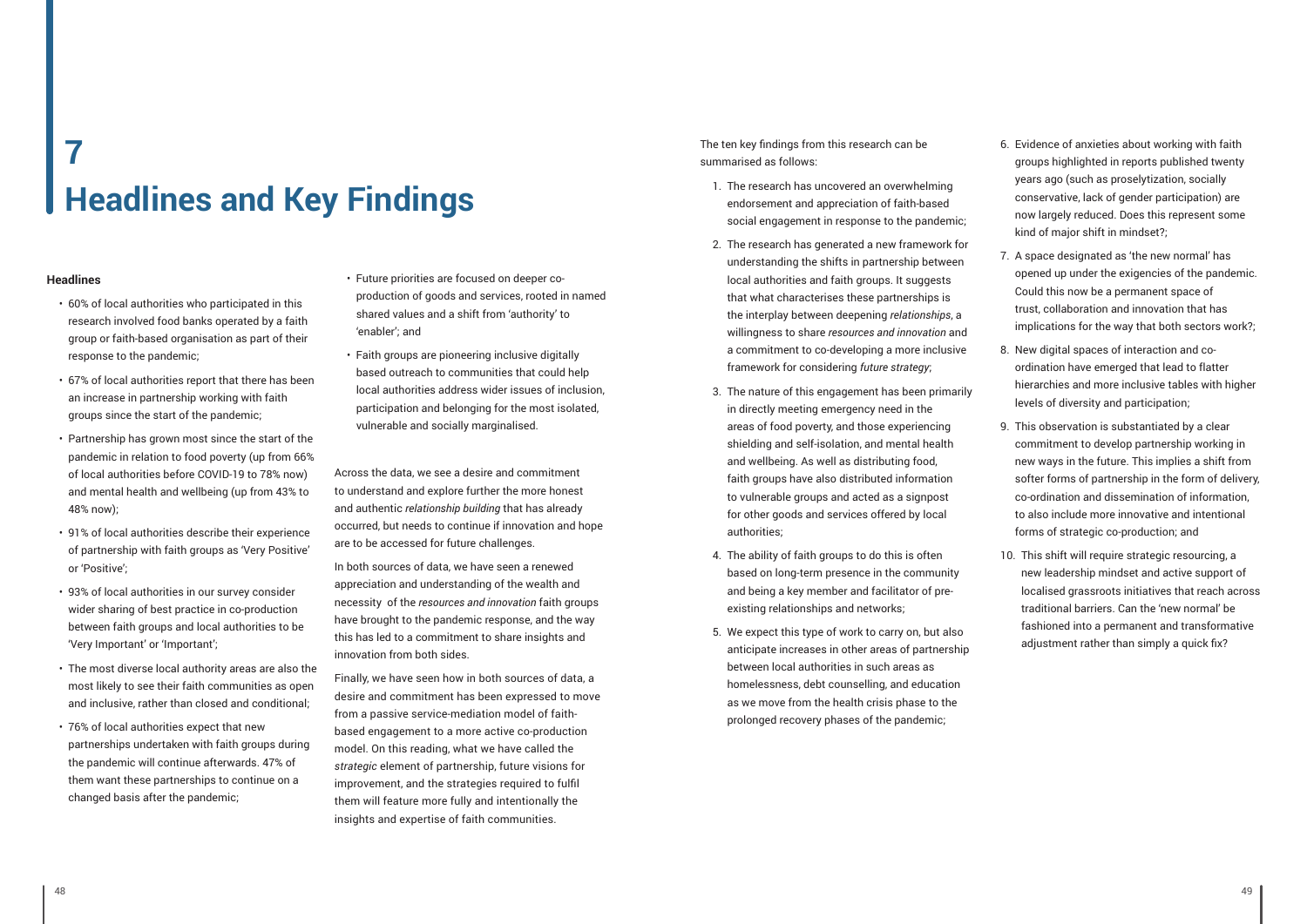#### **Resourcing Change – suggestions for sustaining 'A New Normal'**

The data from this report highlight how the early phases of the pandemic acted to accelerate otherwise slow and uneven processes of partnership between local authorities and faith groups towards more open and transparent processes of consultation, co-production and partnership. The unambiguous expression by local authorities in favour of deeper and more collaborative approaches to partnership in the future, combined with proposals from the *Levelling Up* report – which sees a 'New Deal' with faith communities as one of its four central pillars – opens up a new policy space that arguably has not existed since before the creation of the Welfare State 75 years ago. At certain points in the data, participants have framed this approach as 'the new normal'.

The creation of a universal and comprehensive welfare state after the Second World War had strongly Christian origins as defined by Archbishop William Temple, who not only coined the term 'welfare state', but traced the broad policy contours on which it would be constructed in his book *Christianity and Social Order*, published in 1942. However, this religious foundation has by and large been forgotten, and the dominant narrative surrounding the origins and purpose of the Welfare State is instead a secular, scientific and technocratic one – a perspective that still appears in many policy frameworks today. This new policy space that is opening however offers unparalleled opportunities for faith groups to be seen unapologetically for who they are  $-$  i.e. communities of *faith*. That faith-based identity, for so long occluded, denied, or described only in proxy terms such as culture or ethnicity, can now be allowed to express itself in fully authentic and creative ways.

However, the way in which this faith is communicated has to be mature, enabling and deeply respectful of all expressions of faith – both those of other faith

communities, as well as the beliefs, values and worldviews (Baker and Power, 2018) of those who define themselves as being of no religion (i.e. not affiliated to any religious tradition). Entering the new policy space will require faith groups to retain a deep sense of criticality; preserving their identity and sense of public purpose and mission, as well as holding to account areas of government or local government policy that go against principles of social justice and human and environmental flourishing. It may also require them to invest their own resources in equipping both their own leaderships and members to respond strategically (in resource and training terms), practically (as key local hubs and providers of resilience and sustainability) and theologically (in reflecting on these times of immense change through the lens of faith, and the alternatives that a religious or faith perspective always provides).

As well as throwing up new challenges and opportunities for the faith sector, this new policy space invites new challenges and opportunities for local government. These reflect the new willingness and capacity, beginning to be evidenced by this research, to see religion and belief not as something alien or different, but rather as something already present and deeply rooted; common, ubiquitous and integral to both individual and community life. Neither is belief uniquely religious  $-$  beliefs, values and worldviews of one kind or another shape and motivate the ways we all act in the public sphere. They also shape and animate our institutions and structures of governance, even when we think we need to suppress them and convince ourselves they have been suppressed.

#### **Policy Recommendations**

If this more open, collaborative engagement between faith groups and local authorities is to be sustained and developed, national and local policy makers need to act to ensure that the conditions for effective collaboration are maintained. Specifically, our findings suggest that measures will need to be taken to:

- Sustain and grow opportunities for **relationship building** between faith groups and faith-based organisations and local authorities, including using digital technologies;
- Increase opportunities for **sharing learning and best practice** both amongst faith groups and local authority staff regarding partnership working between faith groups and local authorities; and

• Foster contexts in which faith groups and faithbased organisations, together with other civil society groups, can participate in **strategic planning**.

This report recommends appointing a **Faiths Commissioner** to promote and champion faith groups. The Faiths Commissioner's status would be similar to that of the Children's Commissioner for England. The Office of the Faiths Commissioner would be a nondepartmental body but appointed by a Government department, such as the Ministry for Housing Communities and Local Government.

**Local authorities**

**Faith groups**



**Faith Toolkit**

**Office of The Faith Commissioner**

**Faith Covenant**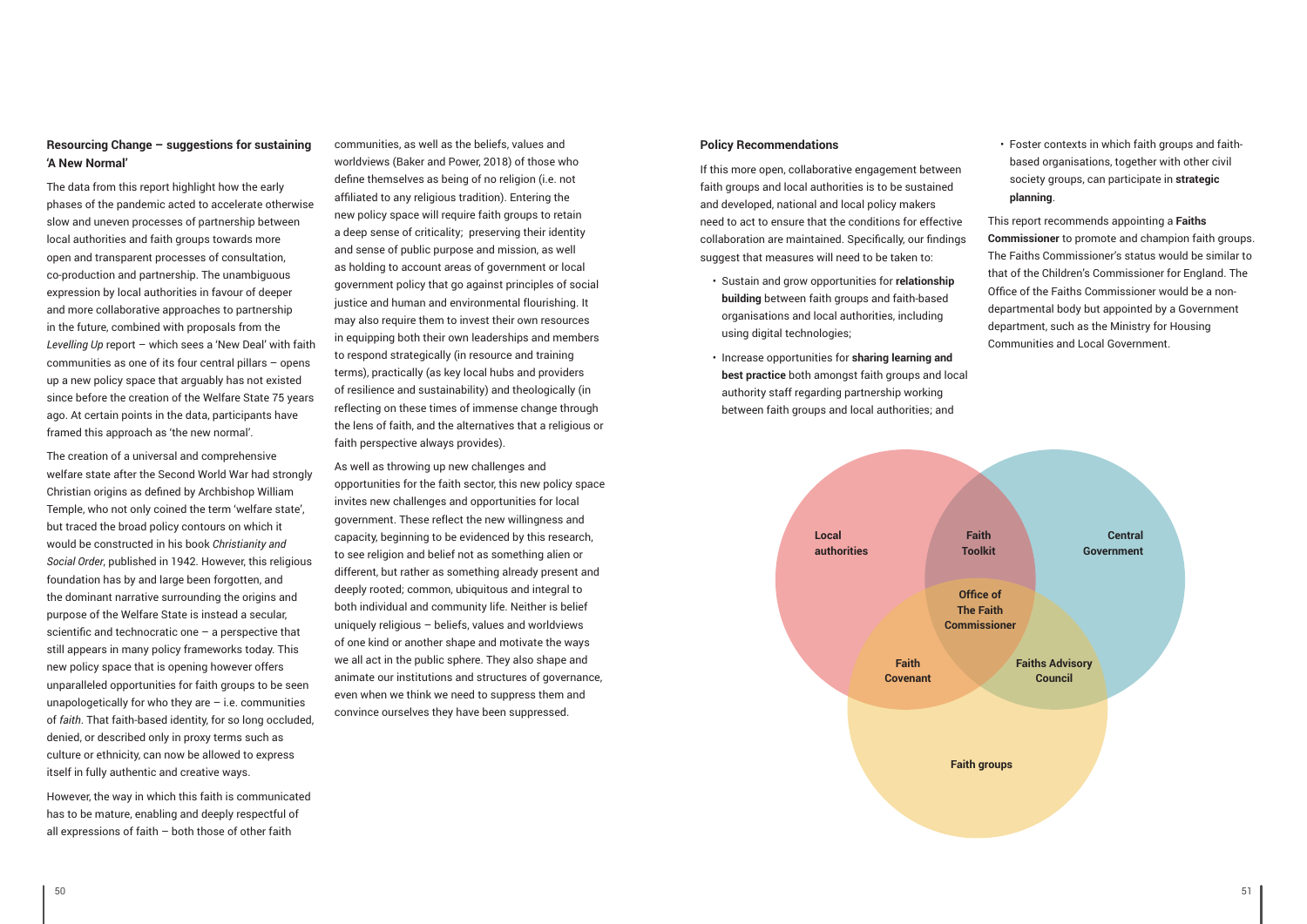This appointment could underpin the development of the following initiatives that would strengthen relationships between local authorities and faith groups, provide opportunities for learning and development, and support better informed strategic planning:

1. **Encourage the nationwide widespread adoption of the All-Party Parliamentary Group on Faith and Society's Faith Covenant.**

This agreement provides important protections for faith groups and local authorities alike, as well as a framework that reflects some of the shared values and understandings needed to foster trust and effective partnership.

2. **A toolkit – drawing on the Faith Covenant – should be developed by the Ministry for Housing, Communities and Local Government and the All-Party Parliamentary Group on Faith and Society and distributed to each local authority in the UK.**

It would include examples of best practice in partnerships between faith groups and local authorities and aim to build an understanding of what works well. The toolkit would also identify ways of recognising and sustaining the positive impacts provided by the use of digital technologies.

### 3. **Establish a new "Faiths Advisory Council" for liaison between faith groups and central Government**.

The new "Faiths Advisory Council" would look strategically at ways for faith groups to contribute to improvements in a post-COVID-19 Britain. It would be chaired by the Faiths Commissioner, who would be able to work across all Government departments. Meetings would be attended by appropriate Ministers and senior civil servants. Until 2012, the Faith Communities Consultative Council (previously the Inner Cities Religious Council, established in 1992) met to discuss issues relating to cohesion, integration, neighbourhood renewal, and social inclusion. Its agenda, however, was too narrow and it sat too deeply within the then Department for Communities and Local Government. This new body would develop more effective ways for faiths, other civil society groups and Government to engage in strategic planning.

#### **Acknowledgements**

This work was undertaken by the Faiths and Civil Society Unit at Goldsmiths, University of London on behalf of the All-Party Parliamentary Group on Faith and Society and was supported by funding from the Sir Halley Stewart Trust and The Trussell Trust. The views expressed within this report are those of the authors and not necessarily those of the Trust. The researchers and Steering Group would like to offer their deep thanks for all from local authorities across the UK who provided data and insights via the survey, as well as those individuals across local authorities, faith groups and faith-based organisations, who shared their time, experience and knowledge in interviews.

### **Research Personnel**

#### **Lead Researcher and Lead Author**

Professor Chris Baker, William Temple Professor of Religion and Public Life, Goldsmiths University of London, Co-Director of the Faiths and Civil Society Unit (FCSU), Goldsmiths, University of London

#### **Research Advisor**

Professor Adam Dinham, Professor of Faith and Public Policy and Director of the Faiths and Civil Society Unit (FCSU), Goldsmiths University of London

#### **Researchers**

Matthew Barber, William Temple Foundation Scholar, Goldsmiths, University of London.

Val Barron, William Temple Foundation Scholar, Goldsmiths, University of London.

Greg Smith, Associate Research Fellow, William Temple Foundation.

Andy Turner, Goldsmiths, University of London.

#### **Steering Group**

Rt Hon Stephen Timms MP, Chair APPG on Faith and Society.

David Barclay, Partner, Good Faith Partnership.

Dr Heather Buckingham, Head of Church Engagement, The Trussell Trust.

Alasdair Gordon, Office Manager, Rt Hon Stephen Timms MP.